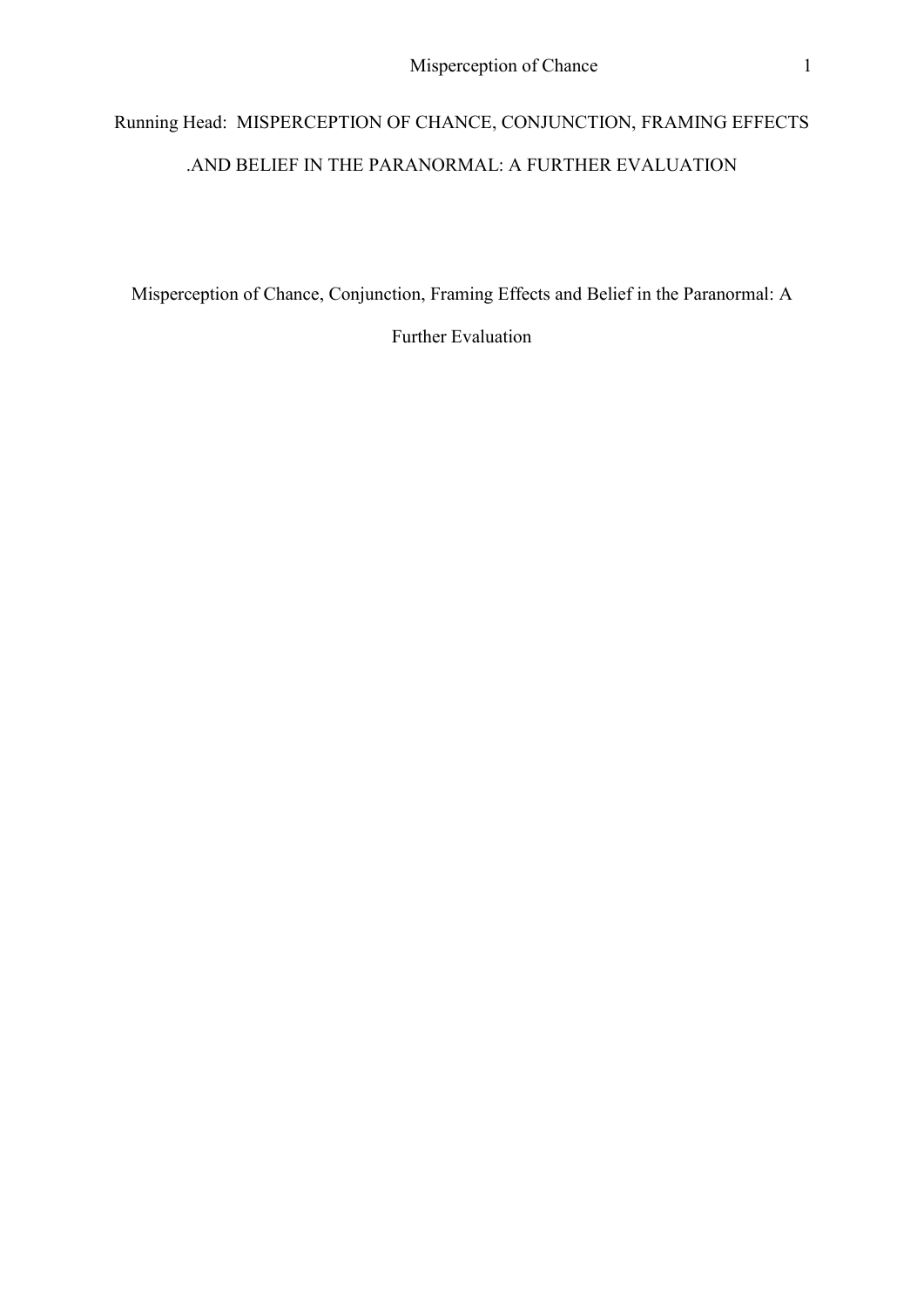Summary: Studies exploring relationships between belief in the paranormal and vulnerability to cognitive bias suggests that believers are liable to misperception of chance and conjunction fallacy. Research investigating misperception of chance has produced consistent findings, whilst work on conjunction fallacy is less compelling. Evidence indicates also that framing biases within a paranormal context can increase believers' susceptibility. The present study, using confirmatory factor analysis and structural equation modelling, examined the contribution of each bias to belief in the paranormal and assessed the merits of previous research. Alongside the revised paranormal belief scale, participants completed standard and paranormal framed perception of randomness and conjunction problems. Perception of randomness was more strongly associated with belief in the paranormal than conjunction fallacy. Inherent methodological issues limited the usefulness of framing manipulations; presenting problems within a paranormal context weakened their predictive power.

Key words: Belief in the paranormal; misperception of chance; conjunction fallacy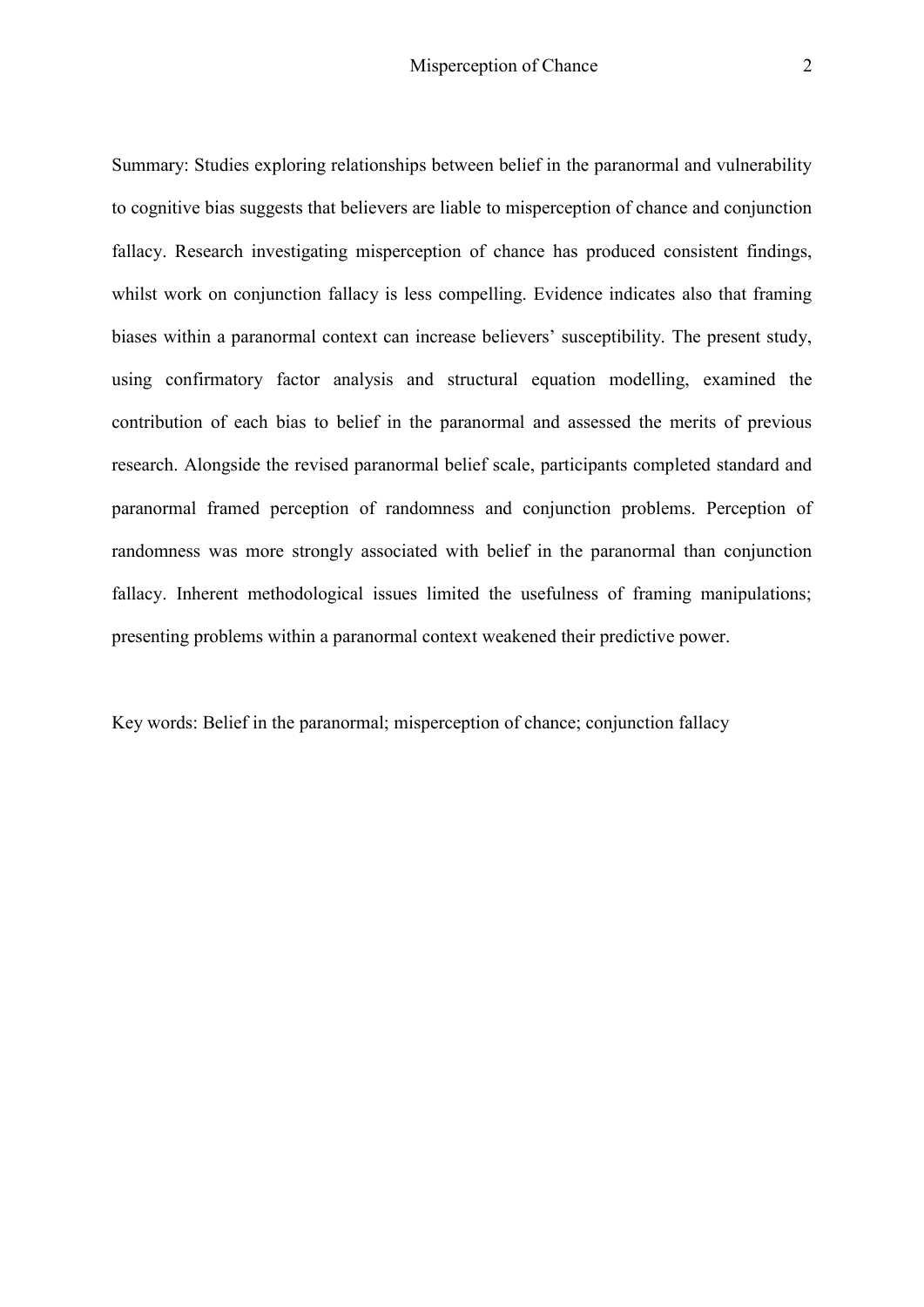#### **INTRODUCTION**

Several studies report positive associations between probability misjudgement and belief in the paranormal (Blackmore & Troscianko, 1985; Bressan, 2002; Brugger, Landis, & Regard, 1990; Brugger & Taylor, 2003; Dagnall, Drinkwater, Parker, & Rowley, 2014; Dagnall, Parker, & Munley, 2007). Seminally, Blackmore and Troscianko (1985) observed that nonbelievers (goats) outperformed psi believers (sheep) on tasks requiring judgements of probability. Collectively, findings are consistent with Bressan's (2002) notion that believers in the paranormal possess a lower subjective chance threshold, which inclines them to perceive unrelated events as causally related.

Following a review of previous work, Dagnall et al. (2007) postulated that misrepresentation of chance (poor understanding of coincidence) influenced the development and maintenance of paranormal beliefs. To test this notion, Dagnall et al. (2007) asked participants to complete the Revised Paranormal Belief Scale (Tobacyk, 2004) alongside a range of problem-solving tasks. Tasks assessed four reasoning domains: perception of randomness (judging the likelihood of obtaining strings/sequences), base rate (probability of a stated outcome in relation to base rate information), conjunction fallacy (determining whether co-occurring events were more likely to occur than single, constituent events) and derivation of expected value (evaluating odds in order to maximise pay-outs). As hypothesised, the best predictor of level of paranormal belief was performance on perception of randomness tasks; believers (participants scoring above the median) performed less well on perception of randomness tasks (vs. non-believers). These findings confirmed that belief in the paranormal related specifically to misrepresentation of randomness (rather than a general weakness in probabilistic reasoning). Particularly, the tendency to perceive random events (coincidences) as causally related (meaningful; Brugger & Taylor, 2003).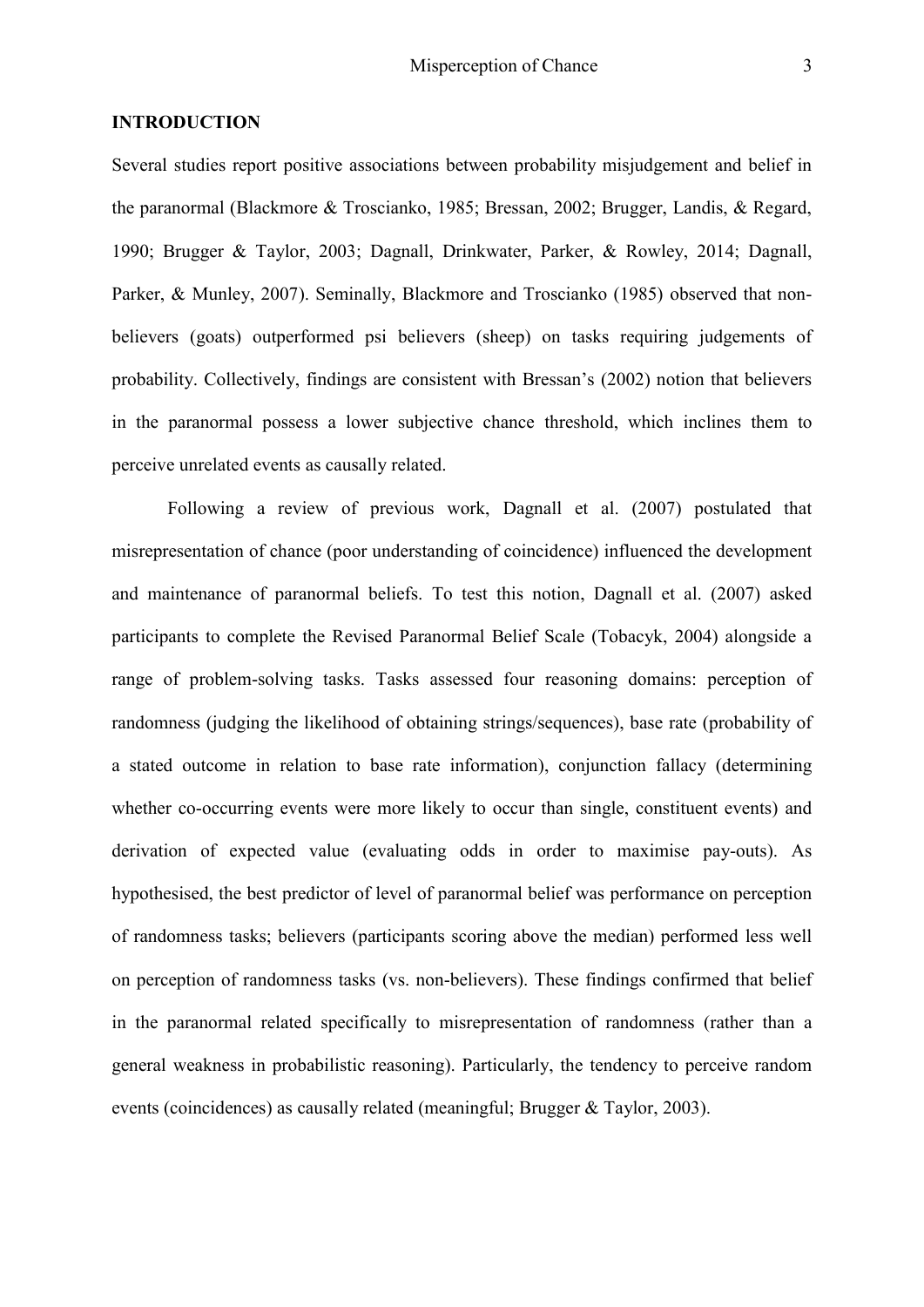In addition to misrepresentation of chance, the work of Rogers and colleagues (Rogers, Davis, & Fisk, 2009; Rogers, Fisk, & Wiltshire, 2011) reported that level of paranormal belief was predicted by susceptibility to conjunction fallacy. Whilst this finding is not without contention it merits consideration (see Dagnall et al., 2007). Conjunction fallacy is a specific probabilistic reasoning error involving overestimation of co-occurring events (Tversky & Kahneman, 1983). Within conjunction problems, the likelihood of co-occurrence (P[A&B]) cannot exceed the likelihood of constituent events (P[A] or P[B]) because the possibility set is included within the extension of its constituents (Tversky & Kahneman, 1983). Thus, a conjunction (event co-occurrence) can never be more likely than either constituent part. A classic and well-cited example is the Linda problem. Tversky and Kahneman (1983) asked participants to rate the likelihood of conclusions drawn from a hypothetical personality sketch of a fictitious person (Linda): 'Linda is 31 years old, single, outspoken, and very bright. She majored in philosophy. As a student, she was deeply concerned with issues of discrimination and social justice, and also participated in antinuclear demonstrations.' Participants evaluated propositions about whether Linda was a bank teller, or a bank teller and an active feminist. Tversky and Kahneman (1983) across scenario derivations found that between 50% and 90% of participants demonstrated conjunction error (Brotherton & French, 2014). This indicated that descriptive information contained within the Linda vignette often guided responses, rather than the rules of probability (Hertwig  $&$  Chase, 1998).

The work of Rogers and colleagues is centrally important because few studies focus exclusively on the role of conjunction error. Indeed, the paucity of previous work motivated construction of the Scenario Judgements Questionnaire (SJQ) (Rogers et al., 2009). The SJQ contains 16 conjunction vignettes divided into non-paranormal/standard (e.g., queuing for airport coffee) and paranormal (e.g., alleged precognition) events. Using the SJQ, Rogers et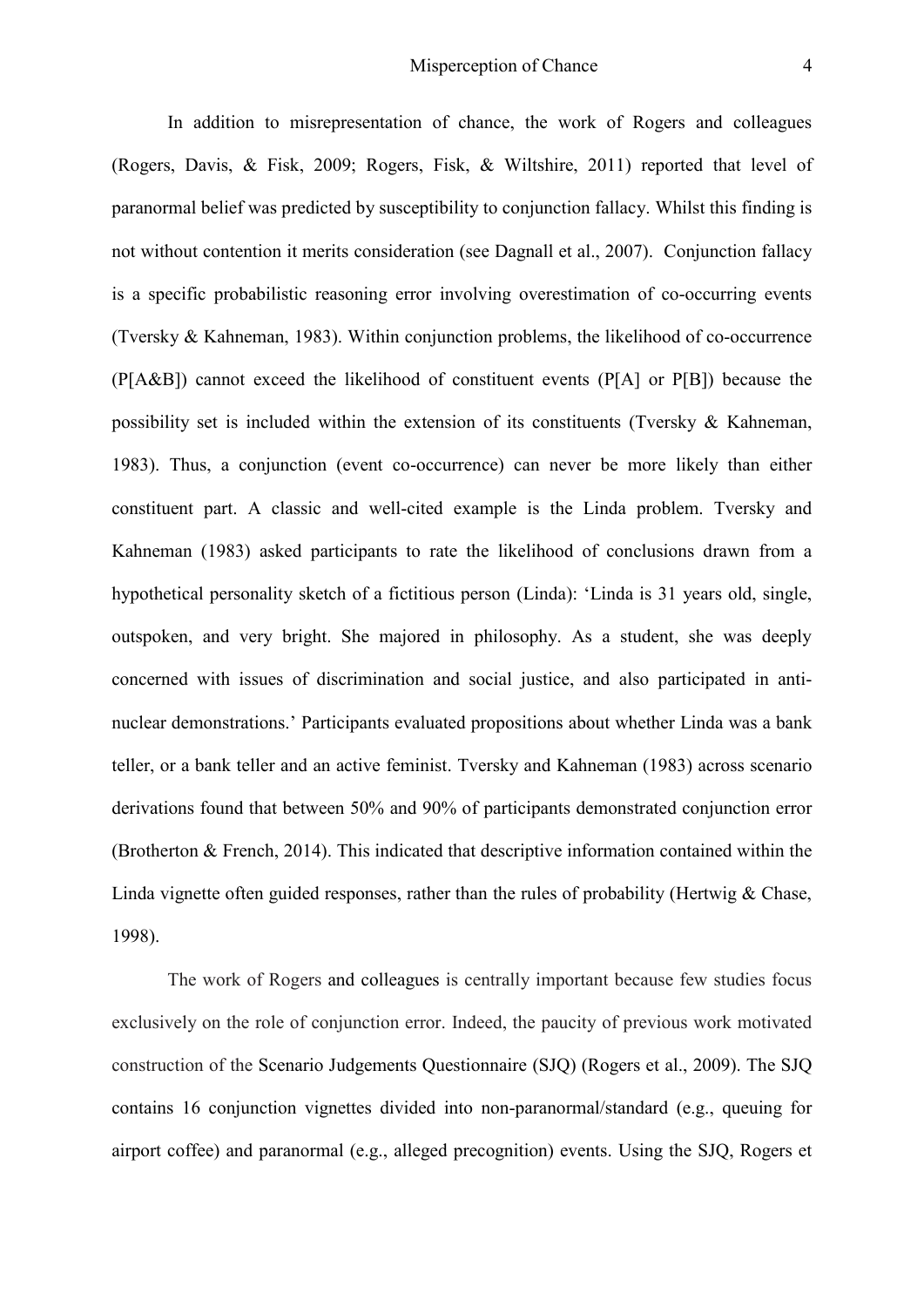al. (2009) reported significant findings: paranormal believers (vs. non-believers) made more conjunction errors, conventional conjunctions produced more errors than paranormal conjunctions, and conjunction error rate did not vary as a function of response format (probability vs frequency). Rogers et al. (2011) conducted a follow-up study. Although, they repeated the finding that believers (vs. non-believers) produced more conjunction errors, they failed to replicate the outcome that conjunction performance varied as a function of problem type (standard vs. paranormal). On this basis, Rogers et al. (2011) concluded that conjunction bias represented a general rather than a domain specific bias.

Noting the inconsistent nature of conjunction findings, Dagnall et al. (2014) investigated further the degree to which specific probabilistic biases (perception of randomness, base rate, conjunction fallacy and probability) were associated with belief in the paranormal and proneness to reality testing deficits. Consistent with Rogers et al. (2009, 2011), both standard and paranormal conjunctions were included. To ensure results were not an artefact of the paranormal measure used the study employed three independent measures of paranormal belief (Manchester Metropolitan University-New, Dagnall, Parker, Munley, & Drinkwater, 2010a, 2010b; Revised Paranormal Belief Scale, Tobacyk & Milford, 1983; and Australian Sheep–Goat Scale, Thalbourne & Delin, 1993). Regression analysis confirmed that perception of randomness was the best predictor of belief in the paranormal and proneness to reality testing deficits (Inventory of Personality Organization-Reality Testing; Lenzenweger, Clarkin, Kernberg, & Foelsch, 2001). Performance on standard conjunctions correlated only with the Tradition Paranormal Belief dimension of the Revised Paranormal Belief Scale. There was no evidence to support Rogers et al. (2009, 2011) assertion that general propensity to conjunction was associated with belief in the paranormal. There was however, a framing effect. Performance on paranormal conjunctions correlated negatively with paranormal belief (increased belief was associated with decreased problem solving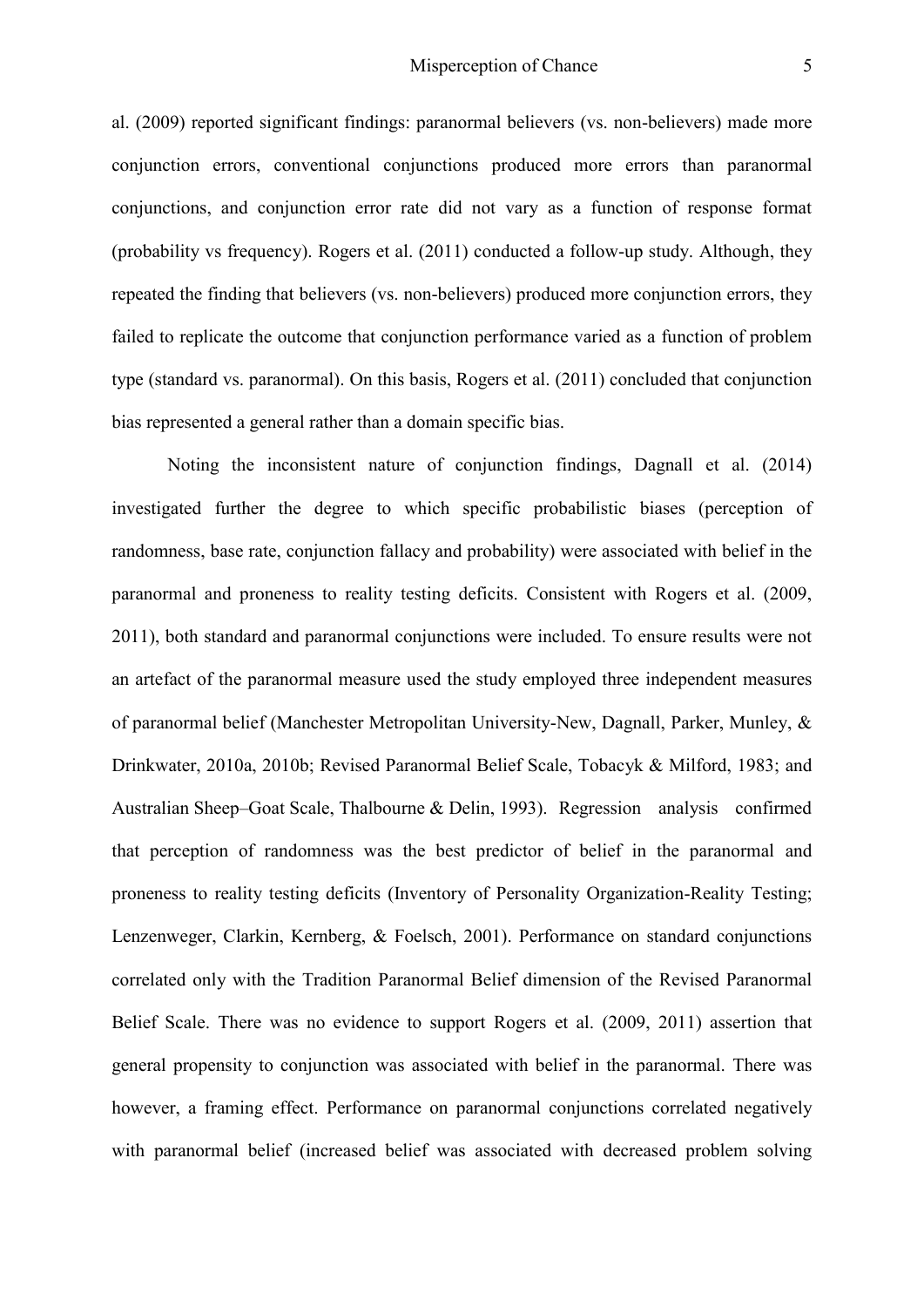accuracy) and proneness to reality testing deficits. This result supported Rogers et al. (2009) and contradicted Rogers et al. (2011).

Recently, Brotherton and French (2014) conducted a related study investigating the relationship between belief in conspiracy theories and susceptibility to conjunction fallacy. Brotherton and French (2014) found, regardless of contextual framing, that participants high in conspiracism (vs. low) produced more conjunction errors. On this basis, they determined that belief in conspiracies was associated with a domain-general susceptibility to conjunction fallacy. Brotherton and French (2014) found moderate positive correlations between conspiratorial beliefs and conjunction, but observed only weak relationships between paranormal belief and conjunction types (neutral, paranormal, conspiracy and overall). Only concurrent median split analysis indicated that believers (vs. non-believers) were more prone to conjunction error. Based on this outcome, Brotherton and French (2014) deduced that their study represented a qualified replication of Rogers et al.'s (2009, 2011) findings. Considering the weak observed correlations and frequently cited criticisms of variable dichotomization (MacCallum, Zhang, Preacher, & Rucker, 2002) this appears a bold claim.

Evaluating Rogers et al.'s findings, Dagnall et al. (2014) concluded that there was no compelling evidence to support the notion that conjunction fallacy was a major factor associated with the development and maintenance of paranormal beliefs. More plausibly and consistent with the extant evidence is the possibility that believers susceptibility to conjunction error arises from their proneness to misperception of randomness (Tversky & Kahneman, 1974, 1982, 1983). Accordingly, the relationship between conjunction and belief in the paranormal is potentially attributable to the fact that conjunction is a specific instance of misperception of chance. Thus, conjunction error in the context of paranormal belief acts as an indirect index of misperception of chance. This supposition is consistent with Charness, Karni, and Levin's (2008) observation that conjunction error is prevalent in situations in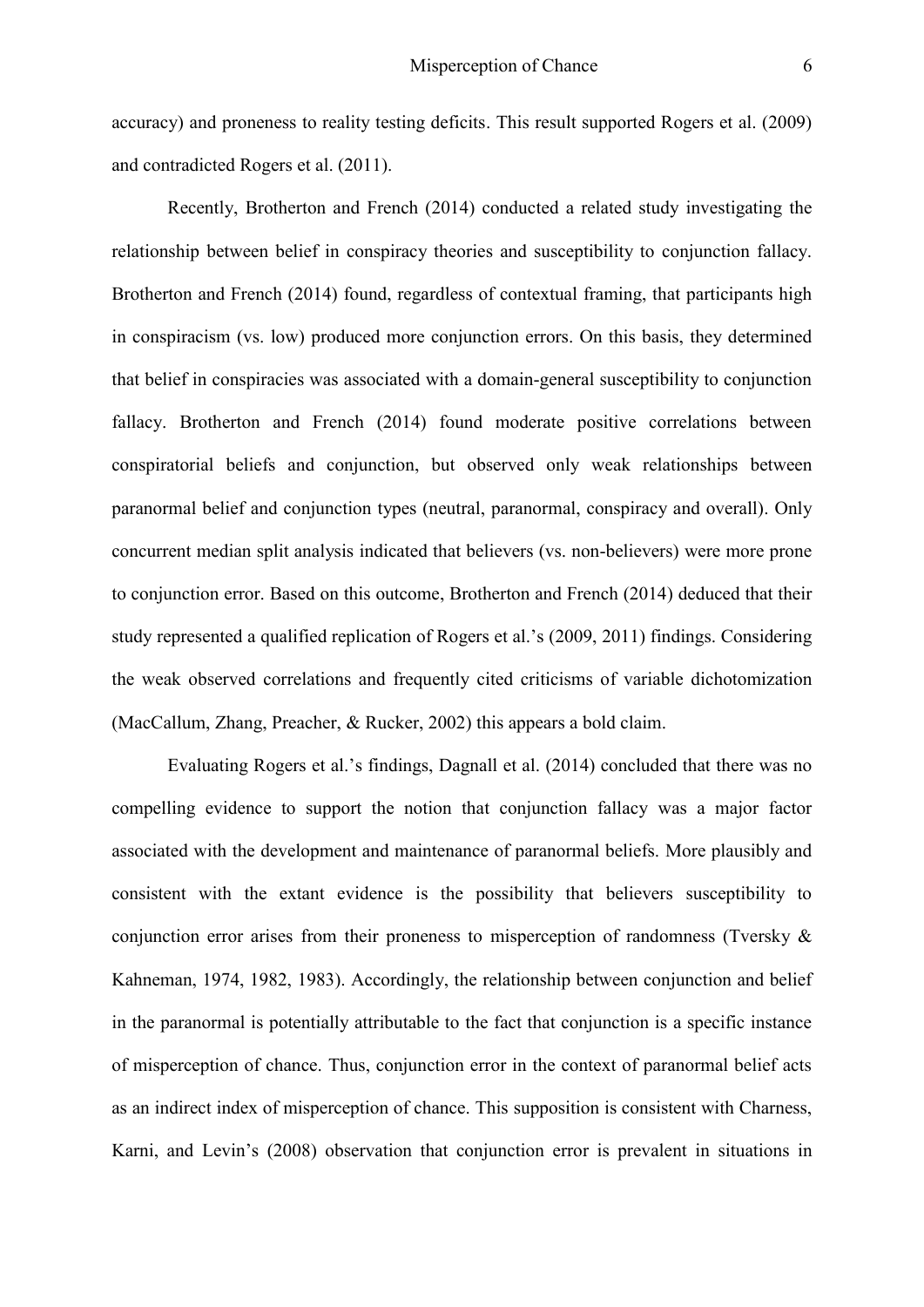which intuitive heuristics (e.g., *representativeness* and *availability*) mediate likelihood judgments. Thus, the degree to which misperception of chance and conjunction are independently related to belief in the paranormal was examined within the present study.

#### **The present study**

Although, previous research reports positive correlations between belief in the paranormal and probability misjudgement, the relative importance of specific biases (misrepresentation of chance and conjunction fallacy) remains undetermined. This stems mainly from a lack of theoretical clarity and methodological coherence. Biases are not easily delineated or classified. Within the academic literature, there are various taxonomies, which hint at relationships but fail to provide definitive solutions. For instance, the general heuristic taxonomy proposed by Tversky and Kahneman (1974) is historically important, yet theoretically dubious; the taxonomy's reliance on a limited number of general heuristics results in classification problems. Hence, there is a lack of bias specification. Experimental biases appear often within more than one of the heuristics (representativeness, availability, anchoring and adjustment), whereas others are not included within the taxonomy.

An effective taxonomy should consolidate knowledge, illuminate relationships between different aspects of decision-making, and be consistent with research (Arnott, 1998, 2006). The classification system must also gain general acceptance and be regarded as internally consistent. Noting, these premises and the inadequacy of previous taxonomies, Arnott (1998) proposed a classification system. The taxonomy draws upon perceived similarities/differences between biases, which provide discrete groupings and provide a framework for subsequent research. Identification begins at the highest level of classification (memory, statistical, confidence, adjustment, presentation and situation) and then considers the degree to which specific biases effect classification. In the context of the present paper,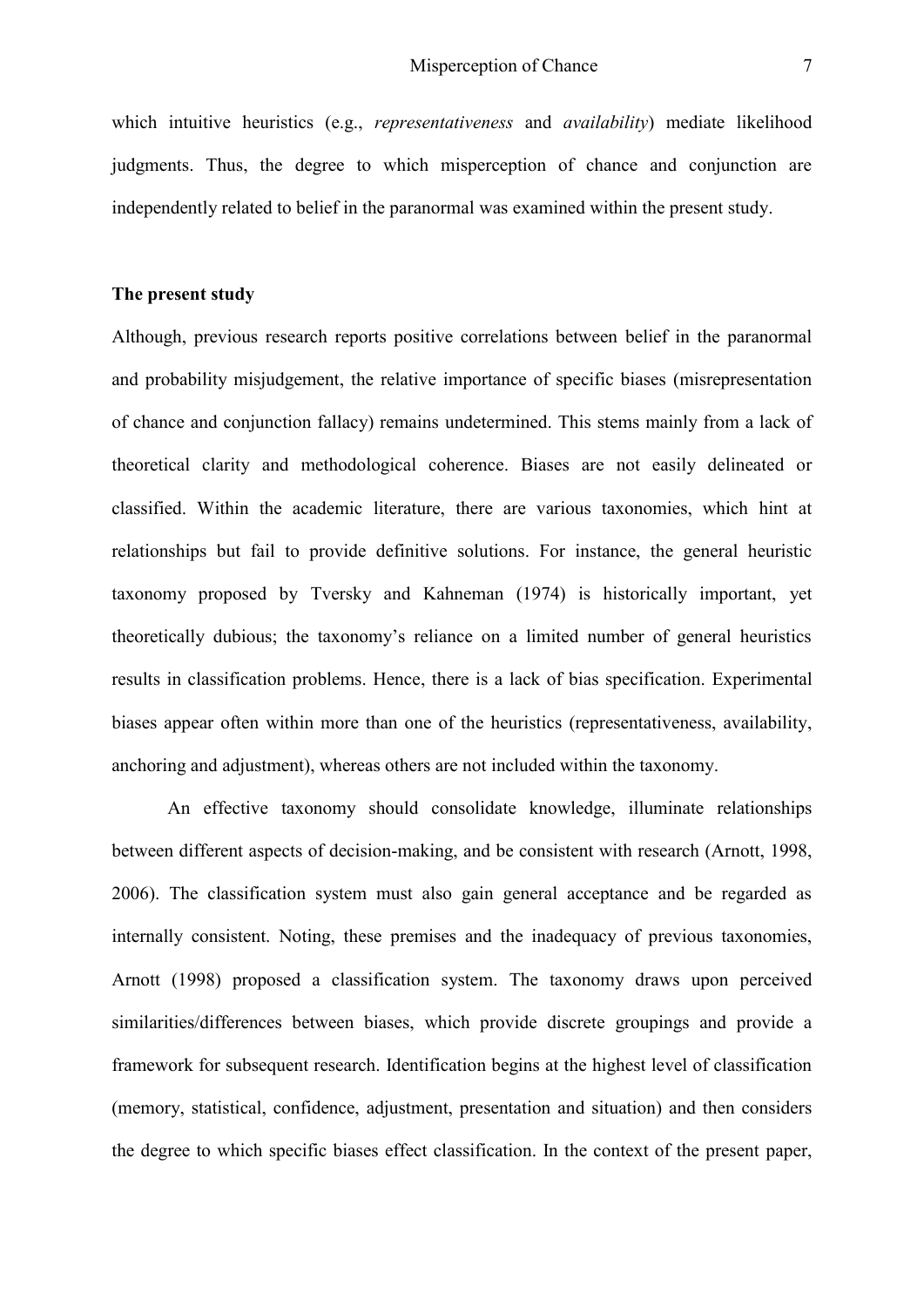statistical biases are germane. This category subsumes both chance (mistaking random events for essential process characteristics; Wagenaar, 1988) and conjunction (the overestimation of probability in compound problems; Tversky & Kahneman, 1983). To date few papers have considered the association between these biases in relation to paranormal belief. The notion that misperception of chance and conjunction can be located within a mutual category explains potentially their respective relationships to belief in the paranormal.

Arnott's (1998, 2006) classification system provides a structure for conceptualising and comprehending previous findings. Particularly, within the present paper it enabled the prediction of precise relationships between biases and belief in the paranormal. The hierarchical structure of statistical bias indicated that misperception of chance would be the best predictor of belief in the paranormal. It predicted also, that any observed relationship between conjunction and belief would be largely attributable to common membership of the statistical bias category. Thus, the authors proposed that proneness to conjunction fallacy represented a specific manifestation of misrepresentation of chance. Operationalized, this hypothesis predicted that whilst misrepresentation of chance and proneness to conjunction correlated positively, conjunction would explain little unique variance in belief in the paranormal.

Additionally, the present study investigated whether susceptibility to heuristic bias varied as a function of belief type. Research suggests that paranormal beliefs are multi rather than unidimensional. Particularly, top-down purification of the Revised Paranormal Belief Scale by Lange, Irwin, and Houran (2000) produced two correlated item sets, New Age Philosophy and Traditional Paranormal Beliefs (Houran, Irwin, & Lange, 2001). These clusters distinguish paranormal beliefs in terms of function (individual vs. social). New Age Philosophy (psi, witchcraft, spiritualism and astrology) functions at the individual/personal level and instils a sense of control over external events (Irwin, 1992), whereas Traditional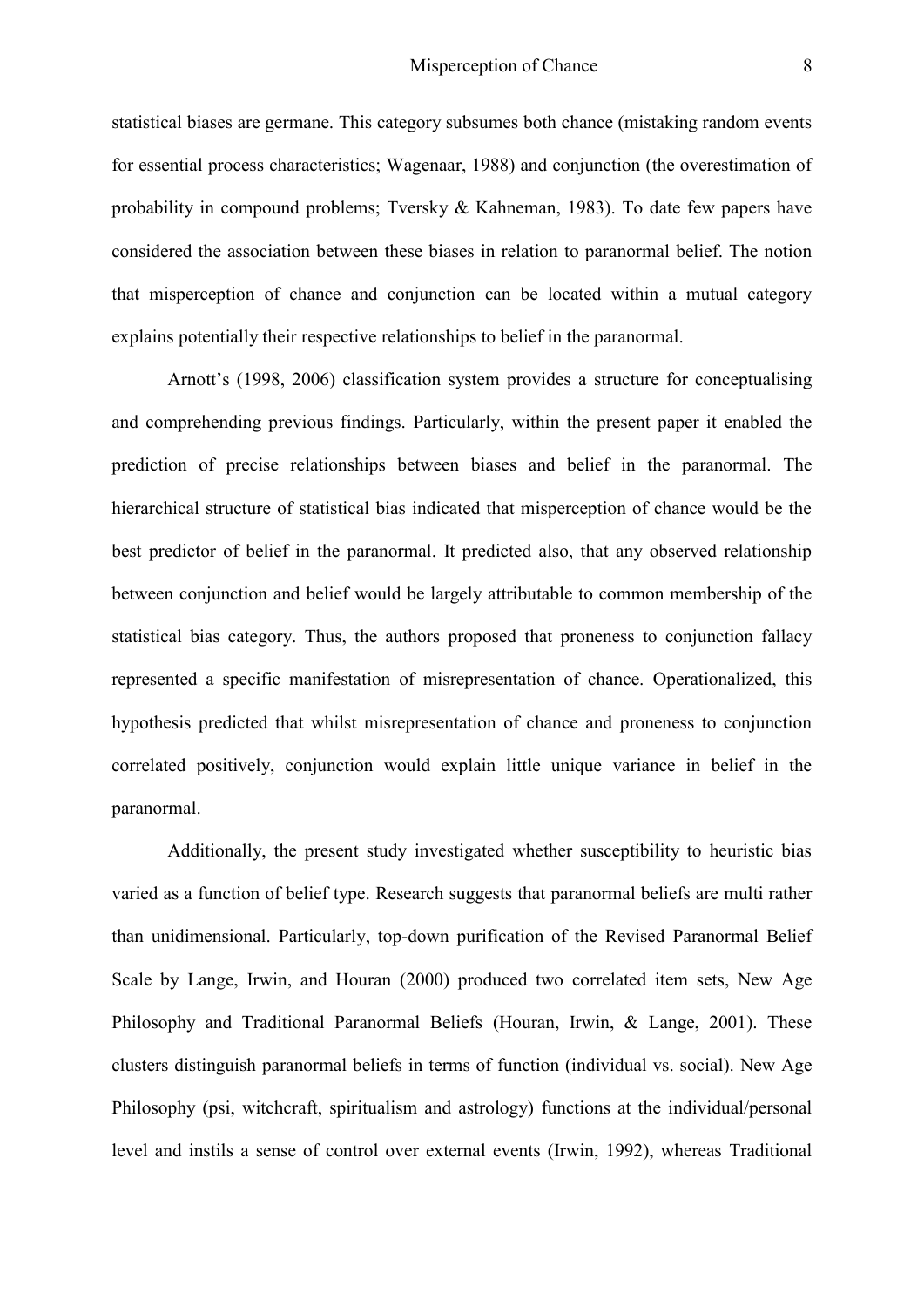Paranormal Beliefs (traditional religious beliefs, witchcraft and precognition) manage external events at a social cultural level (Goode, 2000). Accordingly, personal experiences reinforce New Age Philosophy and cultural events strengthen Traditional Paranormal Beliefs.

There is tentative evidence to suggest these differences may influence susceptibility to heuristic bias. For example, Dagnall et al. (2014) observed that although perception of randomness correlated weakly with both New Age Philosophy and Traditional Paranormal Beliefs, conjunction correlated only Traditional Paranormal Beliefs. This finding was consistent with other related work. Particularly, Hergovich & Arendasy (2005) reported that participants with lower reasoning ability had higher belief scores on both measures, and that the effect for Traditional Paranormal Beliefs was stronger

Furthermore, Wilson (2012) observed that Traditional Paranormal Beliefs best predicted vitalism (reliance upon explanations involving vital energies/forces) when participants were asked to provide open responses. Contrastingly, only New Age Philosophy predicted vitalism when participants selected from possible causal explanations (experiment 1). Based on these findings, Wilson (2012) concluded that endorsement of Traditional Paranormal Beliefs encourages generation of paranormal explanations under conditions of ambiguity. These results support the notion that the two paranormal belief factors function in different ways and have differential effects on reasoning. The present study investigated this notion. Based on previous research Traditional Paranormal Beliefs were predicted to be more strongly associated with heuristic bias generally and conjunction specifically.

Finally, the present paper extended examination of framing effects. Alongside standard situations, problems appeared couched (framed) within a paranormal context. This included paranormal based misrepresentation of chance problems. Previous studies manipulating conjunction context failed to explore the effects of framing on misrepresentation of chance. For this reason and because framing manipulations have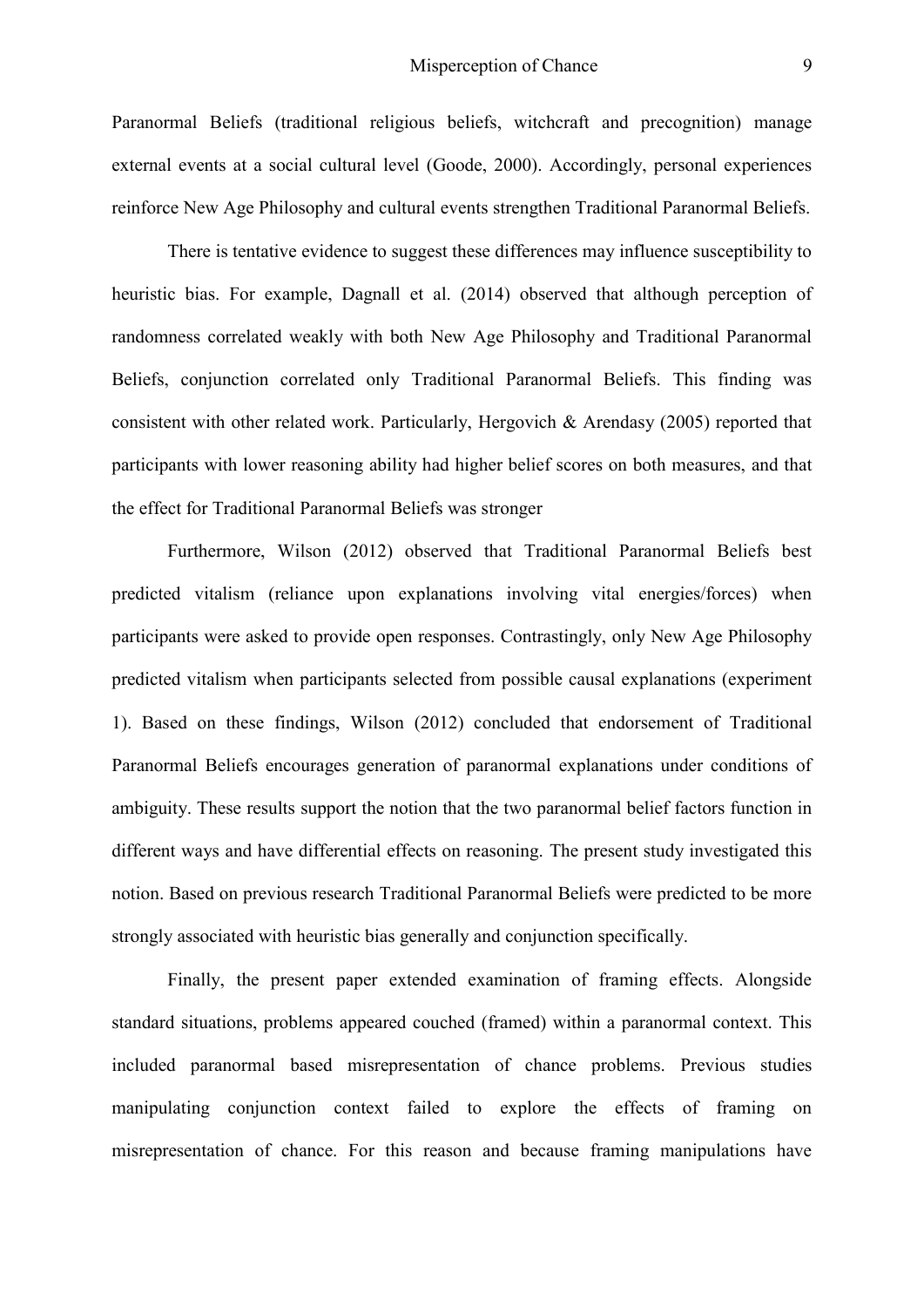formerly produced inconsistent results, only tentative predictions were proffered. It was anticipated that standard problems would be harder to solve than those presented in a paranormal context. Additionally, observed differences between problem types (misrepresentation of chance and conjunction) would reduce when the problems appeared within a paranormal context; previously problems framed in a paranormal context proved easier to solve than standard problems, however this advantage was less pronounced in paranormal believers (Dagnall et al., 2014).

#### **METHOD**

#### **Participants**

A sample of 223 participants (57 male participants, 26% and 166 female participants, 74%) took part in the study. Participant mean age was  $23.00$ ,  $SD = 8.41$ ; ages ranged from 18-56 years. The mean for males was 24.85,  $SD = 9.78$ ; range 18-65 years, and for females the mean was 22.36, *SD* = 7.82; range 18-61 years.

Participant recruitment was via emails to undergraduate and postgraduate students (Health & Social Care and Arts & Humanities courses at Manchester Metropolitan University), local vocational/sports clubs, leisure classes and businesses in the Northwest. The sample comprised 67% enrolled undergraduate students (Health & Social Care, 89% and Arts & Humanities, 11%) and 33% non-students. Prior to participation, a question asked whether participants had previously studied heuristic bias. If participants endorsed the question, participation discontinued.

# **Materials**

*Probabilistic reasoning tasks*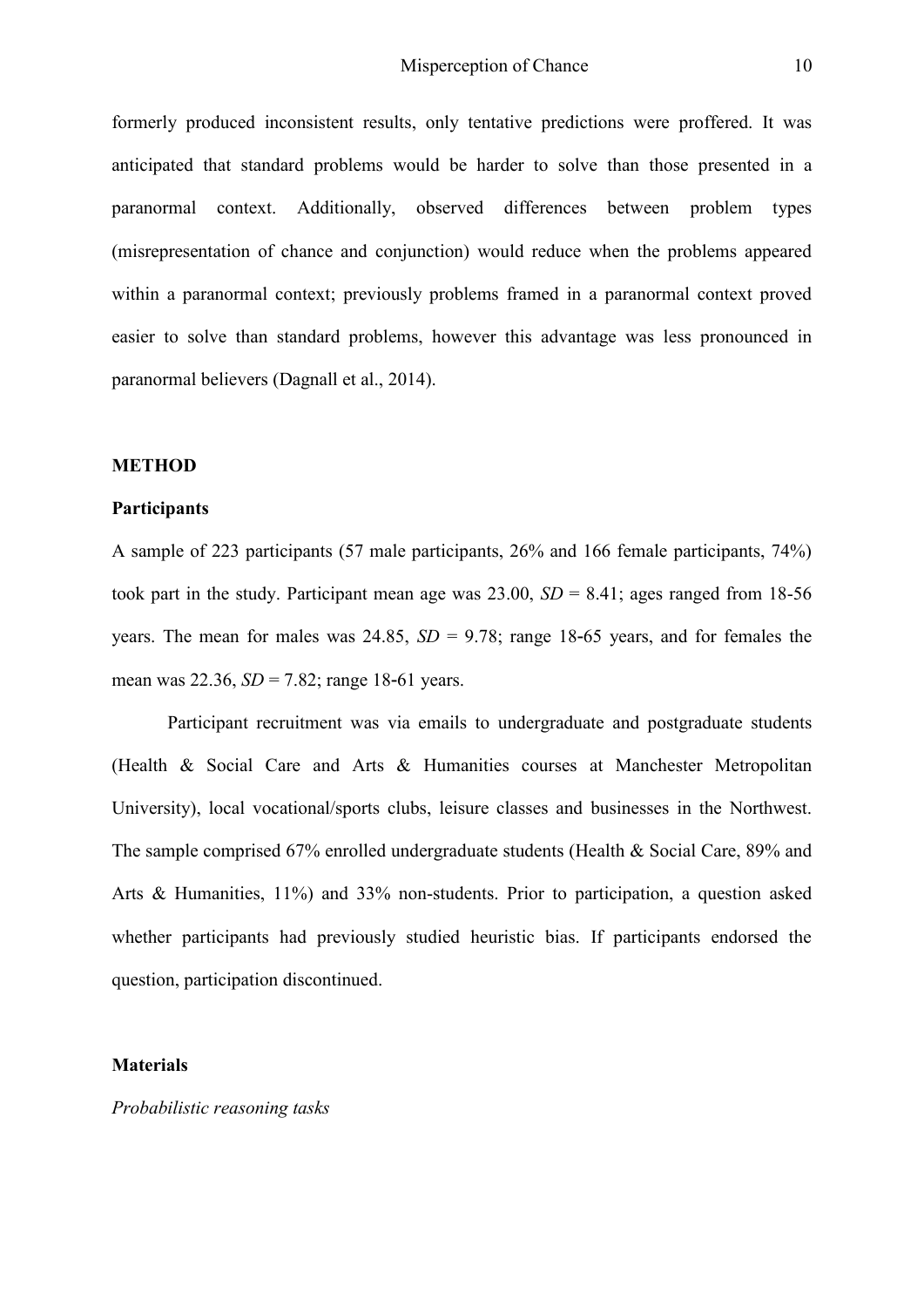The reasoning section comprised 20 problems divided into five sections, each containing one of four problem types:

### *Perception of randomness*

Problems assessed participants' ability to judge accurately perception of chance, particularly the likelihood of strings/sequences (e.g., 'imagine a coin was tossed six times. Which pattern of results do you think is most likely? (a) HHHHHH, (b) HHHTTT, (c) HTHHTT, (d) all equally likely').

#### *Conjunction fallacy*

Participants selected the most likely outcome from a range of presented alternatives. These took the form of statements involving either single or co-occurring events (e.g., 'two football teams (Team A and Team B) are playing in a local derby. What is the most likely outcome of the game?: (a) Team A scores first, (b) Team A scores first and wins, (c) Team A scores first and loses, (d) Team A scores first and the game is drawn').

#### *Paranormal conjunction fallacy*

Paranormal problems possessed the same underlying structure as standard conjunctions; the probability of event intersection could not exceed the probability of single constituent events (*cf*. Tversky & Kahneman, 1982, 1983). The only difference being that paranormal conjunction fallacy problems appeared within a paranormal context. For instance, 'Andrew often sits by the telephone at work. Just as he is thinking about his friend, she rings: (a) Elaine rang because Andrew was thinking about her [event intersection], (b) Andrew was thinking about Elaine because she was about to ring [event intersection], (c) Elaine rang [single event])'.

Perception of randomness, conjunction fallacy and paranormal conjunction fallacy problems derived from Dagnall et al. (2007, 2014).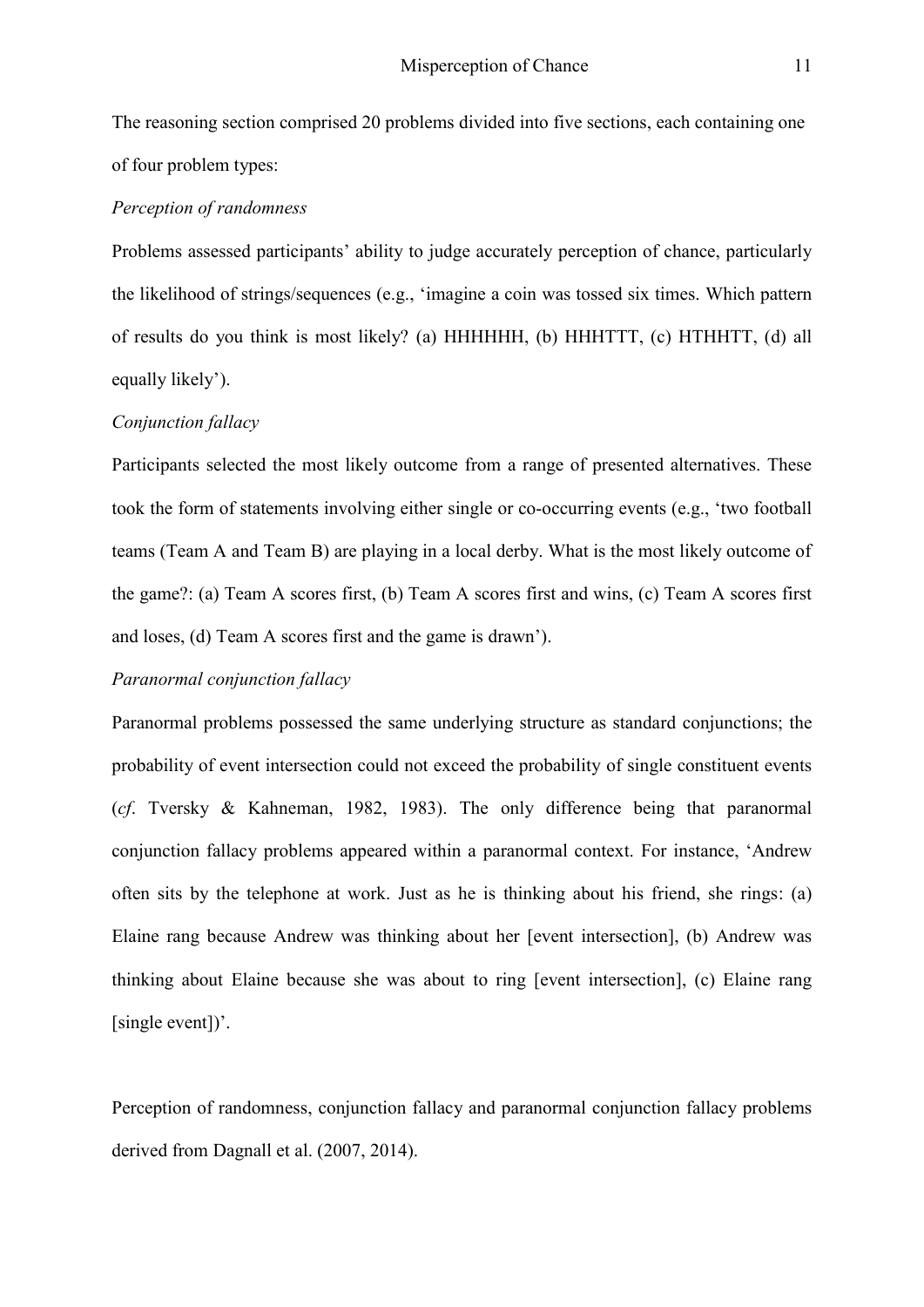#### *Paranormal perception of randomness*

The fourth problem type, paranormal perception of randomness involved presenting string/sequence probability judgments in a paranormal context. Paranormal perception of randomness problems possessed the same underlying structure as standard perception of randomness problems. For example, 'A famous psychic, with renowned paranormal abilities, has successfully predicted the outcome of the last 6 annually held boat races between two famous English Universities [University A and University B]. This year the psychic predicts University B will win. Which of the following is most likely?: (a) University A will win the event , (b) University B will win the event, (c) University A and University B are both equally as likely to win the event.

Counterbalancing problem type order controlled for potential order effects.

# *Revised Paranormal Belief Scale*

The Revised Paranormal Belief Scale (Tobacyk & Milford, 1983, Tobacyk, 1988) is a selfreport measure that assesses belief in seven facets of paranormal belief: psi, witchcraft, spiritualism, superstition, traditional religious belief, extraordinary life forms and precognition. The Revised Paranormal Belief Scale contains 26 questions presented as statements (e.g., 'There is a devil'), responses are measured via a seven-point Likert scale, ranging from 1 (strongly disagree) to 7 (strongly agree). Purification of the Revised Paranormal Belief Scale by Rasch scaling requires responses to be recoded (0-6) (Lange et al., 2000). Recoding produces summative scores ranging from 0 to 156, higher scores indicate belief in the paranormal. Scale purification lead to the identification of two psychometrically superior factors, New Age Philosophy and Traditional Paranormal Beliefs.

New Age Philosophy (11-items) evaluates belief in psi, reincarnation, altered states and astrology, whereas Traditional Paranormal Beliefs (5-items) assesses belief in concepts,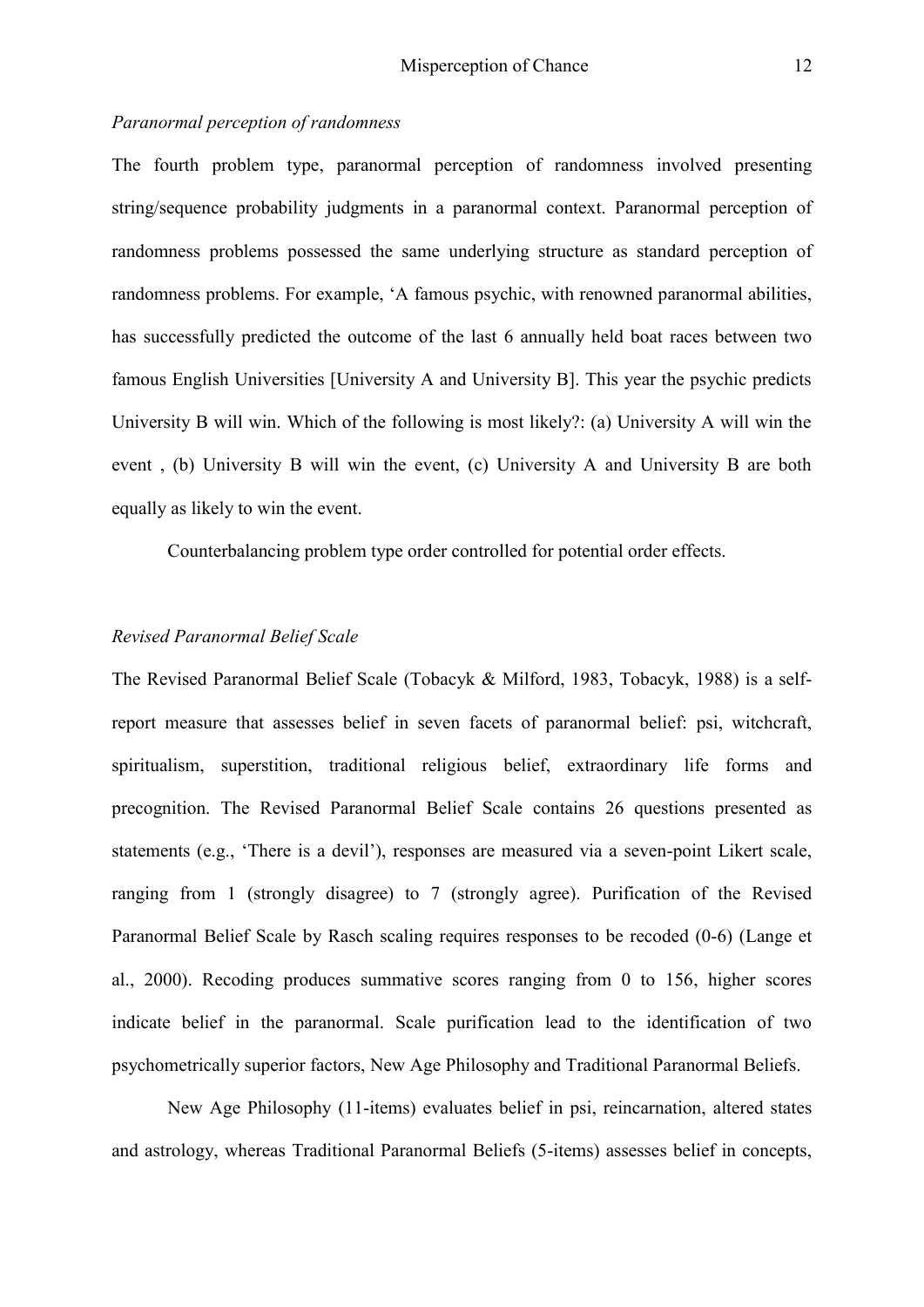such as the devil and witchcraft (Irwin, 2004). New Age Philosophy scores range from 6.85 to 47.72 and Traditional Paranormal Beliefs 11.16 to 43.24 (Andrich, 1988). The Revised Paranormal Belief Scale is the most widely used measure of paranormal belief (Goulding  $\&$ Parker, 2001). Despite, concerns about the factorial structure of the Revised Paranormal Belief Scale (Lawrence, 1995a, 1995b), the measure demonstrates adequate validity (Tobacyk, 2004). Overall, the Revised Paranormal Belief Scale is a conceptually and psychometrically satisfactory measure of paranormal belief (Tobacyk, 2004). Within studies examining relationships between belief in the paranormal and cognitive biases, the Revised Paranormal Belief Scale has produced similar findings to the Australian Sheep–Goat Scale (see Dagnall et al., 2014). The present investigation preferred the Revised Paranormal Belief Scale because its factorial structure enabled the examination of relationships between specific belief types (New Age Philosophy and Traditional Paranormal Beliefs) and cognitive biases; the Australian Sheep–Goat Scale typically provides only a general index of core paranormal beliefs (extra-sensory perception, psychokinesis and life after death) (Wiseman & Watt, 2006).

# **Procedure**

After assenting to take part, participants received the test booklet. This contained a set of instructions stating that under test conditions they must attempt to answer all questions. On completion of the problems, participants filled in a copy of the Revised Paranormal Belief Scale. At the conclusion of testing, the researcher debriefed the participants. All aspects of the study followed the protocols and procedures outlined within the British Psychological Society (2009) ethical guidelines. The study was part of an ethically approved ongoing funded research project.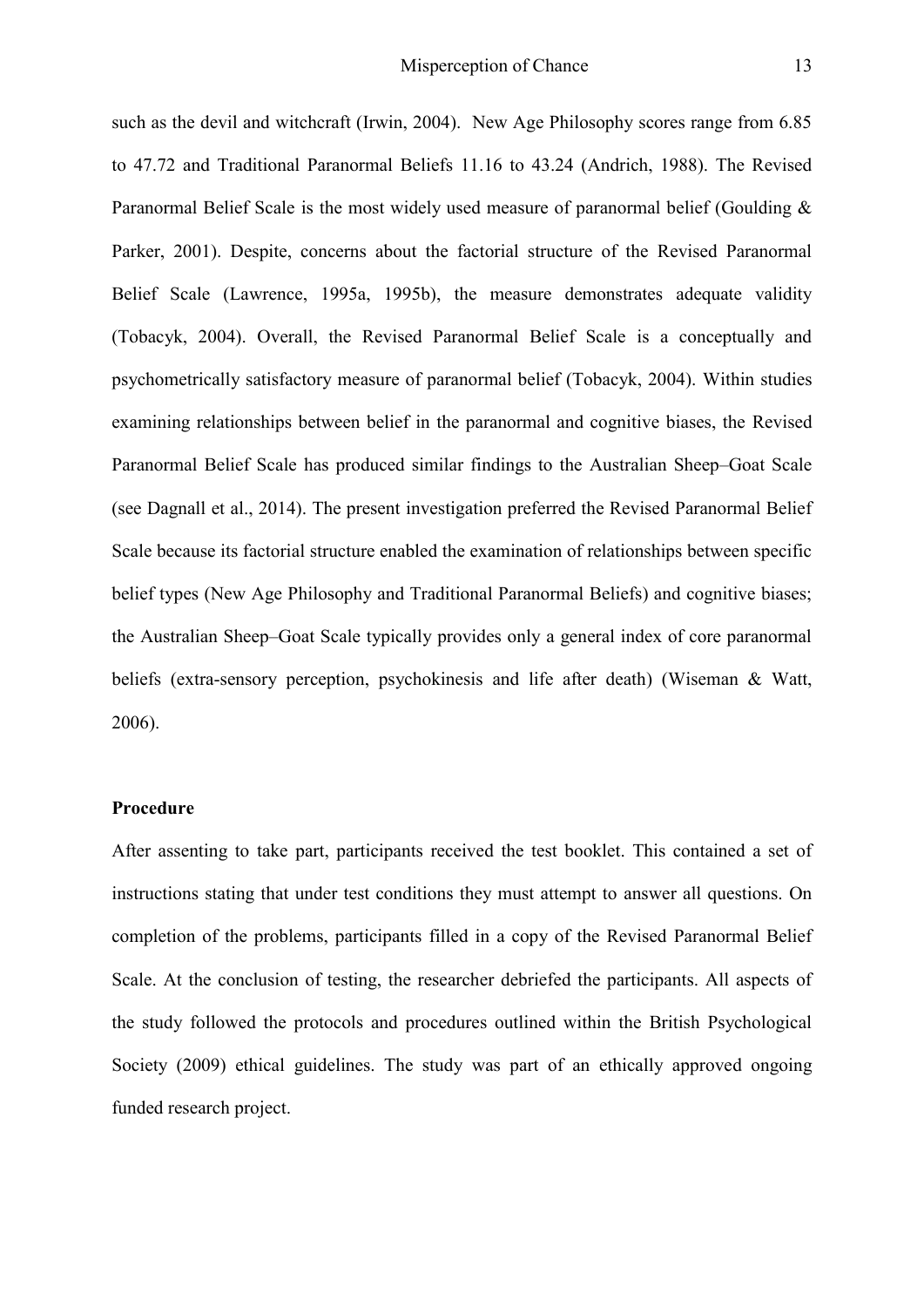#### **RESULTS**

## **Scale properties and inter-measure correlations**

Following data screening, the researchers calculated the means, standard deviations and bivariate correlations for each scale. The Revised Paranormal Belief Scale (R-PBS) demonstrated excellent internal reliability, Cronbach's alpha (*α* = .93). Revised Paranormal Belief Scale subscales, New Age Philosophy (NAP)  $(a = .89)$  and Traditional Paranormal Beliefs (TPB)  $(a = .82)$  possessed good internal reliability (George & Mallery, 2003) (see Table 1).

#### INSERT TABLE 1 HERE

# **Problem type descriptive statistics**

Problem solution scores were calculated (perception of randomness, conjunction fallacy, paranormal perception of randomness, paranormal conjunction fallacy, overall standard, and overall paranormal). In Table 2, these appear as means and proportions alongside interproblem correlations. Pearson product moment revealed positive correlations between problem types.

### INSERT TABLE 2 HERE

### **Belief in the paranormal and problem task solution**

A further set of Pearson product moment correlations found positive associations between belief in the paranormal and problem types (see Table 3).

#### INSERT TABLE 3 HERE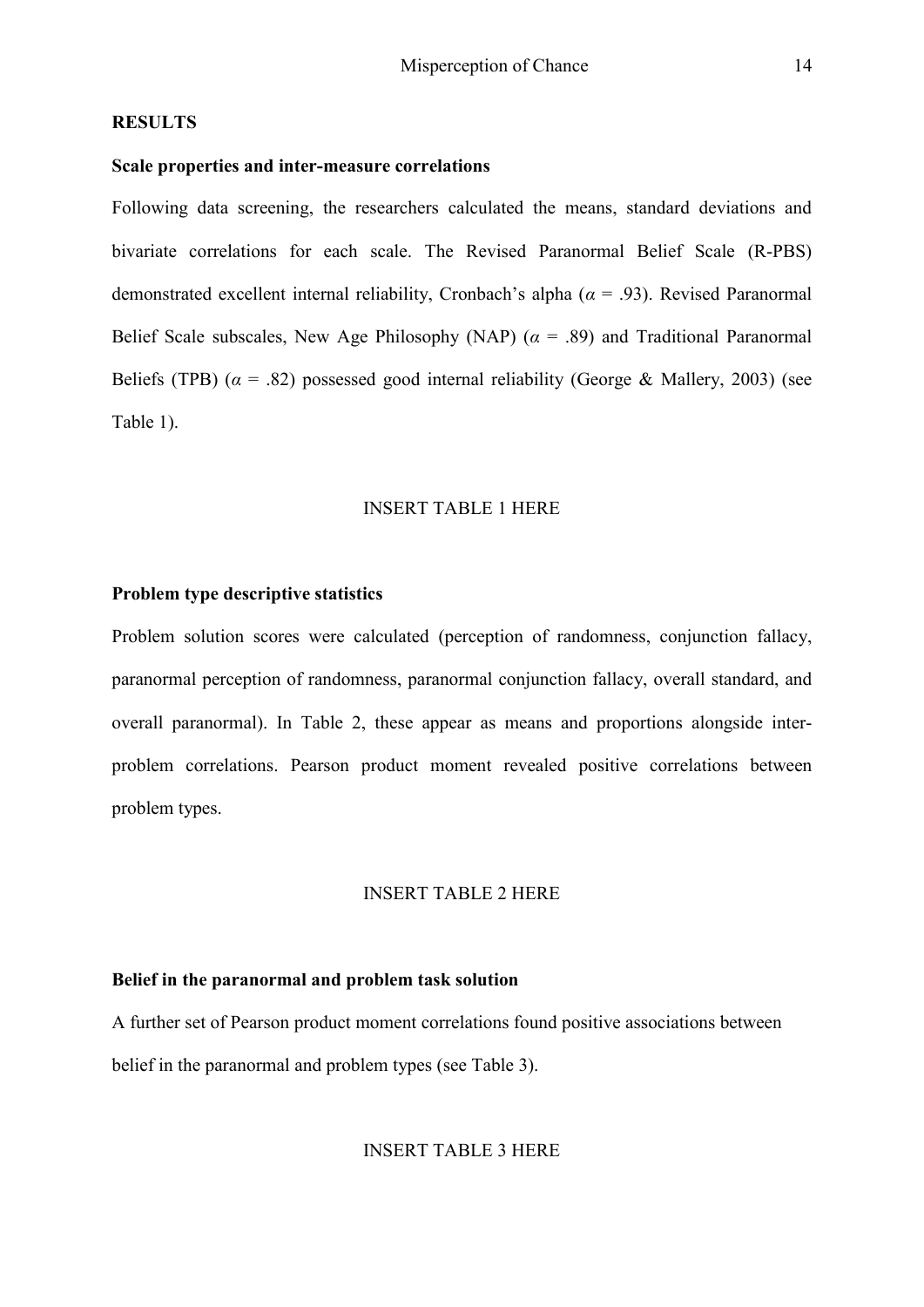# **Analytical strategy**

Analysis comprised a series of discrete but related sections. First, Harman's single-factor test evaluated common method variance (Podsakoff, MacKenzie, Lee, & Podsakoff, 2003) and confirmatory factor analysis (using Amos version 21 with maximum likelihood estimation) assessed the measurement model for each scale. Next, composite reliability analysis appraised the reliability of each measure. Finally, structural equation modelling examined relationships between study variables.

Analysis tested four models. Model 1 and Model 2 examined whether perception of randomness and conjunction fallacy related negatively to belief in the paranormal. Previous research suggested that New Age Philosophy and Traditional Paranormal Beliefs emphasise different functions of paranormal beliefs (see introduction). Model 1 tested whether perception of randomness and conjunction fallacy related negatively to Traditional Paranormal Beliefs, and Model 2 examined whether perception of randomness and conjunction fallacy related negatively to New Age Philosophy. Both models predicted perception of randomness would be a stronger paranormal belief predictor than conjunction fallacy. Additionally, a stronger relationship was predicted between Traditional Paranormal Beliefs and proneness to conjunction than New Age Philosophy and proneness to conjunction.

Model 3 and Model 4 examined the hypotheses that the relationship between problems framed in a paranormal context and belief in the paranormal would be weaker. Framing problems in a paranormal context, potentially conflates problem-solving ability with paranormal belief. Models tested the assumption that paranormal perception of randomness and paranormal conjunction fallacy related negatively to Traditional Paranormal Beliefs (Model 3) and New Age Philosophy (Model 4). Both models proposed that perception of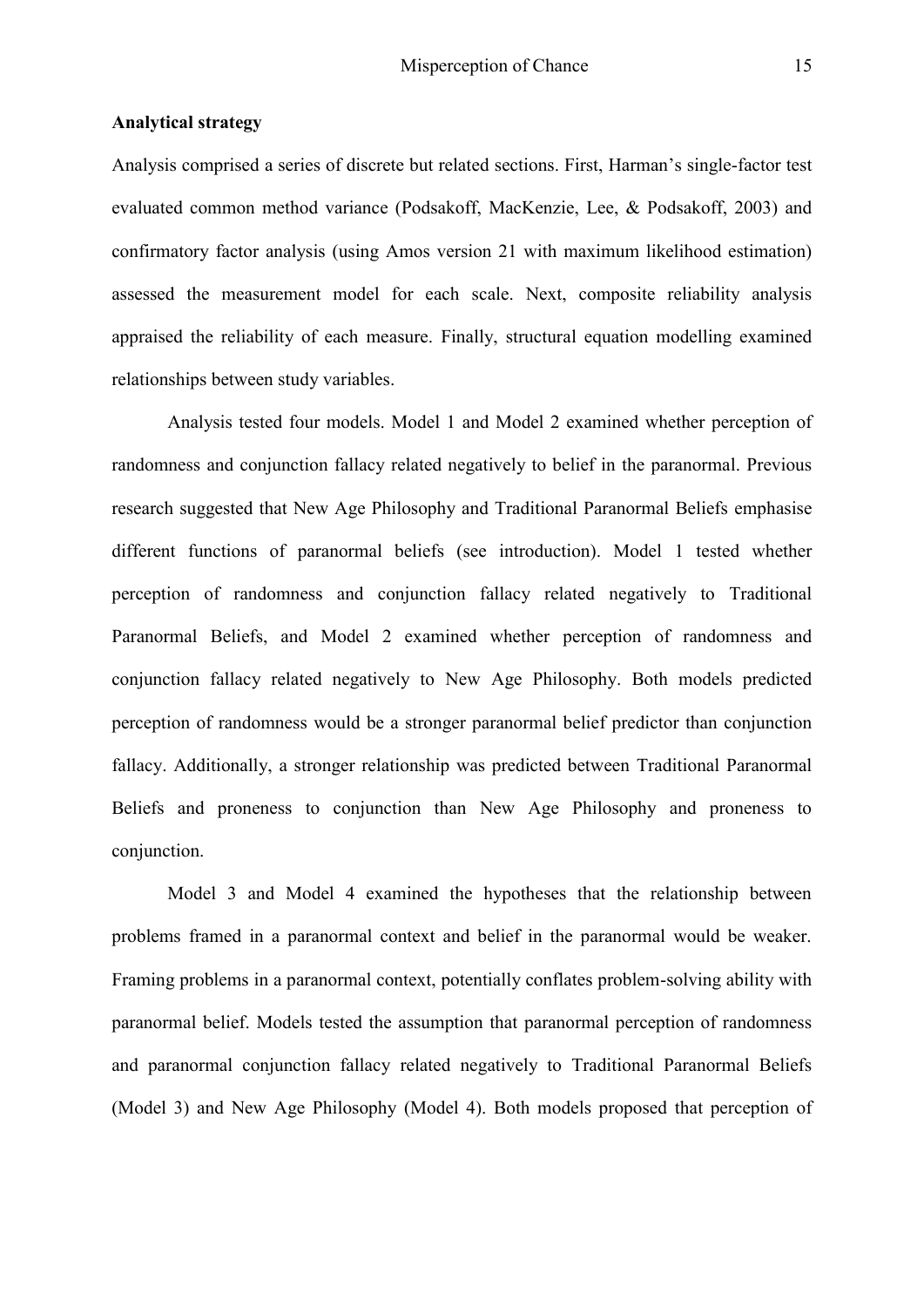randomness problems would predict paranormal belief more strongly than paranormal conjunction.

Model fit was determined via consideration of absolute and relative fit indices. Absolute fit indices assess the degree to which a hypothetical model fits observed data (i.e. chi-square, standardized root mean-square residual and root mean-square error of approximation). Relative fit compares the proposed model and the chi-square value of the null model (i.e. Tucker Lewis Index – TLI, Tucker & Lewis, 1973; and Comparative Fit Index – CFI, Cronbach, 1990). A range of goodness-of-fit statistics assessed model fit.

Chi-square  $(\chi^2)$  evaluated the difference between the observed and expected covariance matrices; good fitting models produce non-significant results. Chi-square however, is influenced by sample size; small samples are associated with type I errors and large samples type II errors (Tanaka, 1987). Thus, additional indices gauged model fit. The Comparative Fit Index – CFI and the Tucker Lewis Index – TLI compare data to a baseline model where all variables are uncorrelated. Values above .90 indicate good fit and values above .95 specify very good model fit (Hu & Bentler, 1999). These criteria judged good to very good fit in accordance with absolute fit indices. Consistent with previous research, values above .88 indicates adequate fit and > .86 suggests marginal fit (e.g., Bong, Woo, & Shin, 2013; Doll, Hendrickson, & Deng, 1998; Nigg, Nikolas, Miller, Burt, Klump, & von Eye, 2009). Lower values are indicative of poor fit. Comparative Fit Index – CFI and the Tucker Lewis Index – TLI appear alongside standardized root mean-square residual (SRMR: Jöreskog & Sörbom, 1981) and root mean-square error of approximation (RMSEA: Steiger, 1990). Ideally, standardized root mean-square residual – SRMR should be less than .05; however, values less than .08 suggest adequate fit and values above .10 indicate poor fit (Hu & Bentler, 1999). For root mean-square error of approximation – RMSEA values below .05 specify close fit, values between .06-.08 indicate adequate fit, .08 to .10 suggest marginal fit,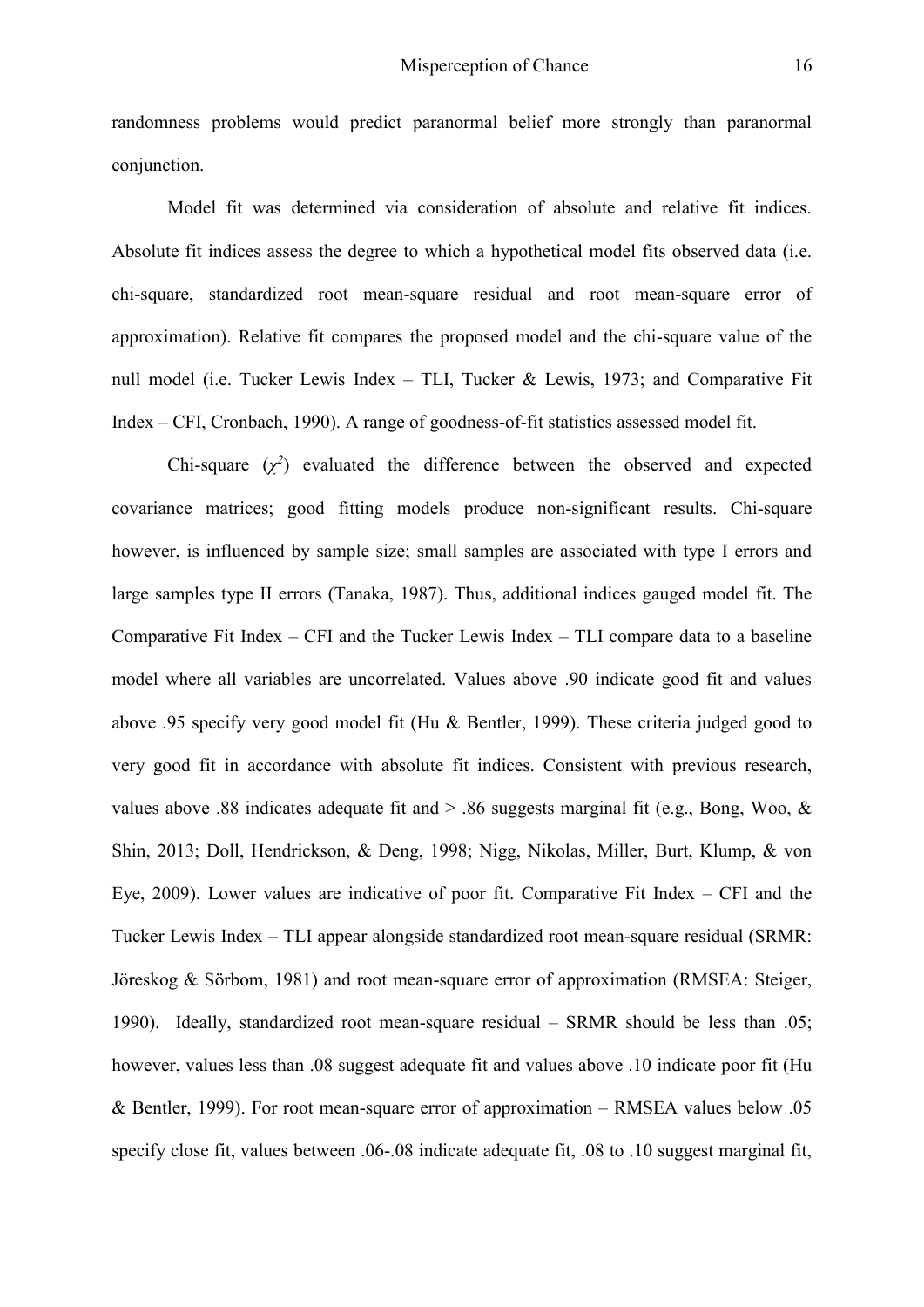and values above .10 signify poor fit (Browne & Cudeck, 1993). These criteria determined model fit alongside relative fit indices.

# **Harman's single-factor test**

Harman's single-factor test assessed whether common method variance was a problem within the present data set. Common method variance refers to variance attributable to the measurement method rather than the constructs measured. Common method variance is potentially an issue when dependent and focal explanatory variables are perceptual measures derived from the same respondent (Podsakoff & Organ, 1986). Common method variance within cross-sectional studies may produce correlation inflation (Lindell & Whitney, 2001). Computation of Harman's single-factor test occurred via confirmatory factor analysis, which hypothesized that all scale items loaded onto a single latent factor. Results indicated poor model fit for the one-factor model on all criteria but RMSEA:  $\chi^2$  (593) = 1586.032, *p* < .001;  $CFI = .67$ ; RMSEA = .09; SRMR = .09; TLI = .65. This outcome signifies that relationships represented distinct constructs and did not arise from common method variance. Confirmatory factor analysis examined construct structure also.

# **Confirmatory factor analyses**

Theoretically driven confirmatory factor analysis indicated satisfactory two-factor correlated models for belief in the paranormal, standard problems and problems framed within a paranormal context. Although the chi-square value for the two-factor Revised Paranormal Belief Scale model was significant,  $\chi^2$  (99) = 345.29, *p* < .001, fit indices met the criteria for marginal fit:  $CFI = .88$ ; RMSEA = .10; SRMR = .07; TLI = .86. Comparative Fit Index – CFI and the Tucker Lewis Index – TLI values of .88 and .86 respectively indicated marginal fit (Bonget al. 2013; Doll et al. 1998; Nigg et al. 2009). The two-factor correlated model for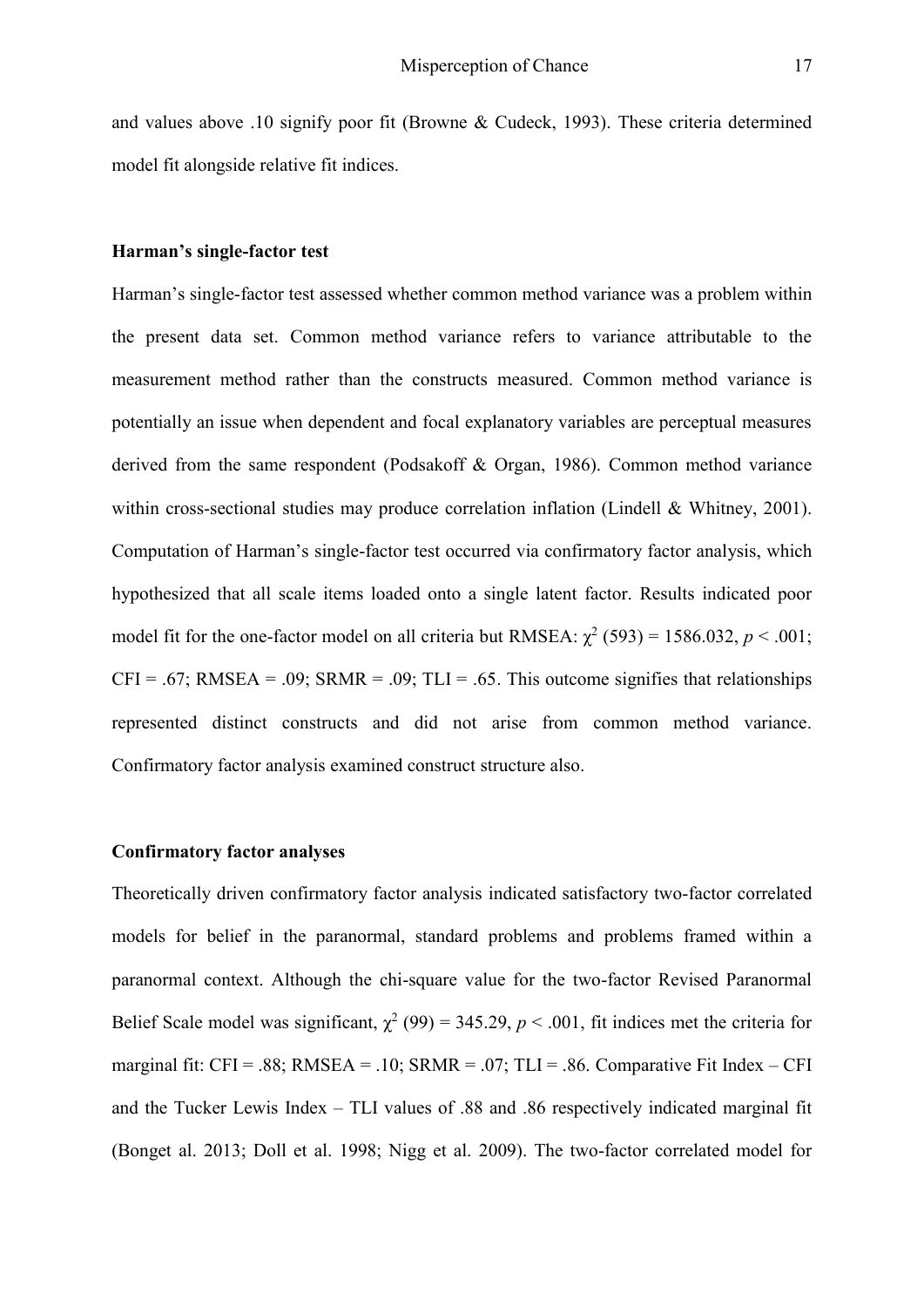standard problems (perception of randomness and conjunction fallacy) displayed a nonsignificant chi-square and all fit indices met the criteria for very good fit:  $\chi^2$  (34) = 35.17, *p* > .05; CFI = .99; RMSEA = .01; SRMR = .05; TLI = .99. The two-factor correlated model for problems in a paranormal context (paranormal perception of randomness and paranormal conjunction fallacy) possessed a significant chi-square,  $\chi^2$  (33) = 79.99, *p* < .001; however, fit indices suggested good data-model fit for CFI and SRMR (.91 and .05 respectively), an adequate RMSEA value (.08) and a marginal TLI value (.87).

Adequacy of the two-factor correlated models was determined also in relation to parameter estimates. All factor loadings, except one, were positive and statistically significant. Generally, items possessed factor loadings greater than the minimum threshold of .32 (Tabachnick & Fidell, 2001). The majority of indicators exhibited factor loadings above .60, satisfying the strict factor loading requirements of Hair, Anderson, Tatham, and Black (1998).

#### **Reliability analysis**

Latent modelling cautions that traditional measures of internal reliability (i.e. Cronbach's *α*) over or underestimate scale reliability (Raykov, 2002). In this context, composite reliability provides a more rigorous assessment of internal reliability. When considering composite reliability, values greater than .60 are acceptable (Diamantopoulos & Siguaw, 2000). Results for the standard problems indicated that perception of randomness (*ρc* = .89) and conjunction fallacy (*ρc* = .71) possessed satisfactory composite reliability. Problems framed in a paranormal context, paranormal perception of randomness, and paranormal conjunction fallacy possessed satisfactory composite reliability (*ρc =*.60 and *ρc =* .64 respectively). Finally, Traditional Paranormal Beliefs and New Age Philosophy demonstrated also satisfactory composite reliability ( $\rho c = 60$  and  $\rho c = 60$  respectively).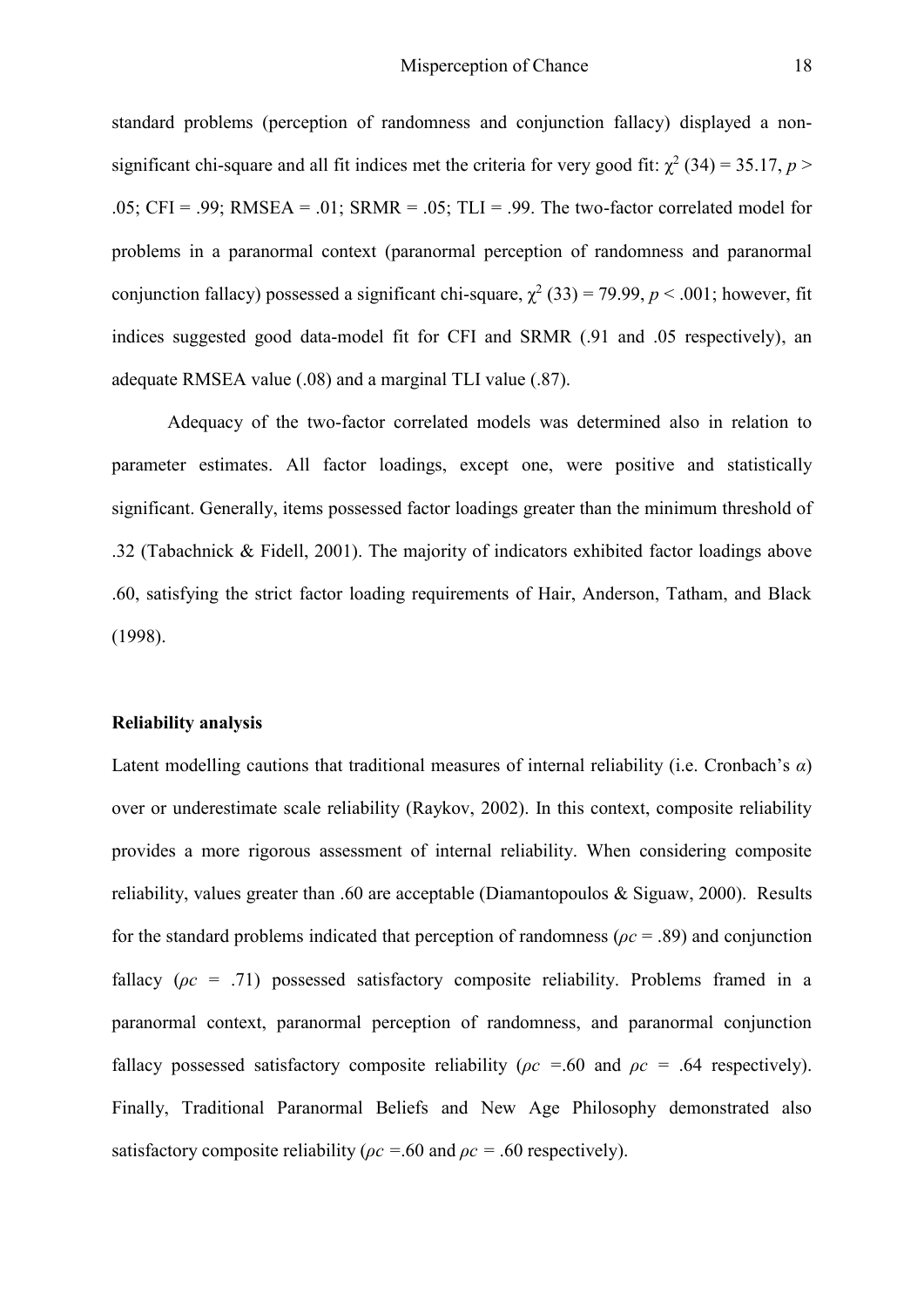#### **Model test**

# **Standard problem types with paranormal beliefs**

#### INSERT TABLE 4 HERE

Fit indices for Model 1 (standard problem types with Traditional Paranormal Beliefs) and Model 2 (standard problem types with New Age Philosophy) appear in table 4. For Model 1, chi-square was non-significant,  $\chi^2$  (83) = 93.26, *p* > .05. Inspection of fit indices indicated a very good fit for the proposed theoretical model (CFI = .99, TLI = .98, SRMR = .05, RMSEA = .02). Model 2 revealed a significant chi-square,  $\chi^2$  (184) = 285.84,  $p < .001$ . Fit indices, however, demonstrated a good fit to these data for the proposed theoretical model  $(CFI = .93, TLI = .91, SRMR = .05, RMSEA = .05)$ . All relationships were in the expected direction and supported the prediction that performance on perception of randomness and conjunction fallacy problems relates negatively with belief in the paranormal (Traditional Paranormal Beliefs and New Age Philosophy) (see Figure 1 and Figure 2). Conjunction fallacy demonstrated weaker relationships with Traditional Paranormal Beliefs and New Age Philosophy (than perception of randomness). This is evident from the significant direct paths from perception of randomness to both Traditional Paranormal Beliefs in Model 1 ( $\beta$  = -.42,  $p$ )  $<$  0.01) and New Age Philosophy in Model 2 ( $\beta$  = -.34,  $p$  < 0.05). In comparison, paths from conjunction fallacy to Traditional Paranormal Beliefs in Model 1 ( $\beta$  = -.14,  $p > .05$ ) and New Age Philosophy in Model 2 ( $\beta$  = -.06,  $p$  > .05) were non-significant.

Furthermore, a positive (though non-significant) relationship was evident between perception of randomness and conjunction fallacy ( $\beta$  = .23,  $p$  > .05). Model comparison suggested a stronger relationship between problem types and Traditional Paranormal Beliefs.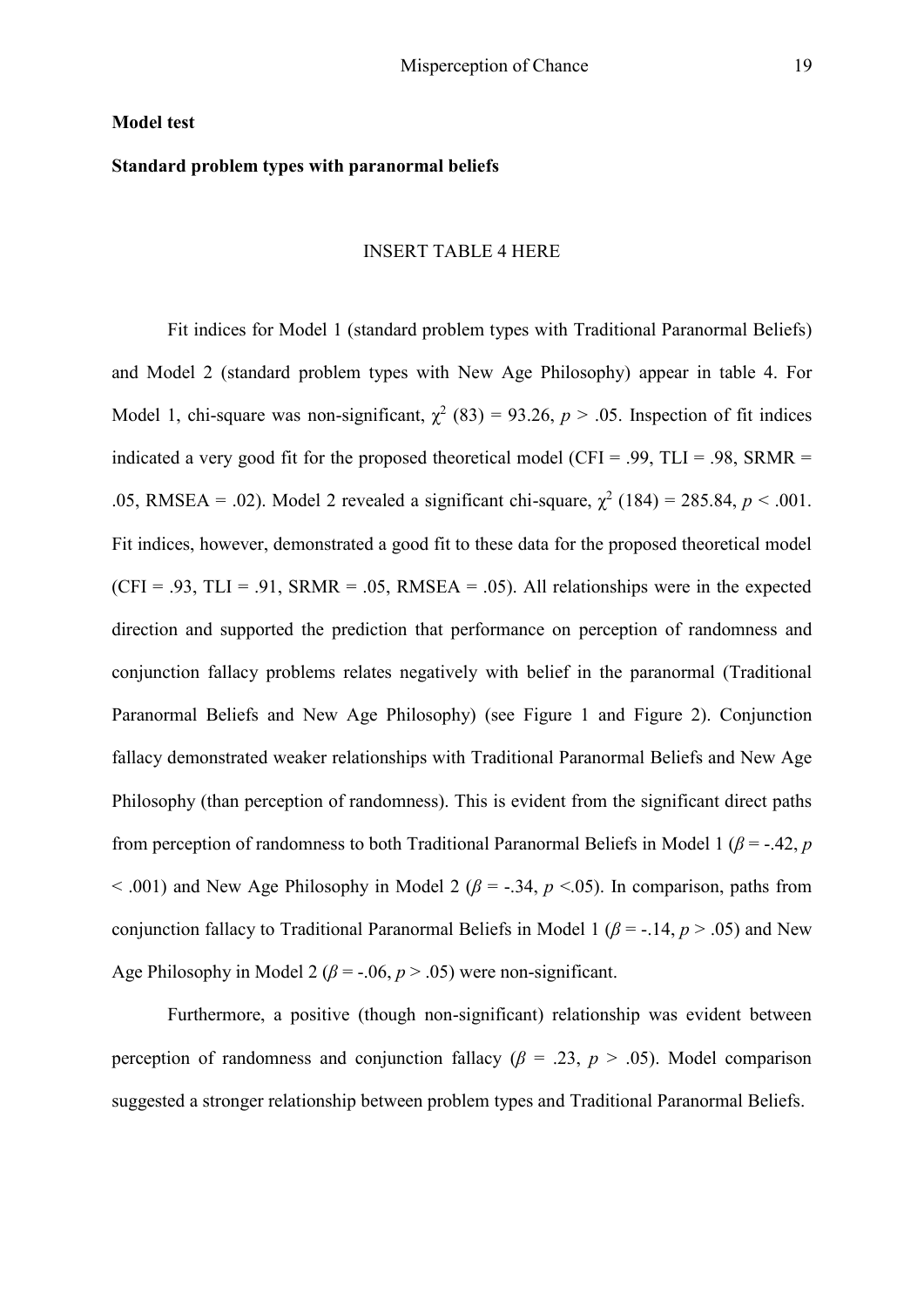Partial correlation identified unique variance between each problem type and belief in the paranormal. Relationships between perception of randomness and belief in the paranormal (controlling for conjunction fallacy) were significant (perception of randomness and TBP,  $r = -0.27$ , df = 220,  $p < 0.001$ ; perception of randomness and New Age Philosophy, r  $= -.17$ , df  $= 220$ ,  $p < .05$ ). Contrastingly, correlations between conjunction fallacy and belief in the paranormal (controlling for perception of randomness) were not significant (conjunction fallacy and TBP,  $r = -0.11$ , df = 220,  $p > 0.05$ ; conjunction fallacy and New Age Philosophy,  $r = -.04$ , df = 220,  $p > .05$ ).

#### INSERT FIGURE 1 & FIGURE 2

#### **Problems framed within a paranormal context with paranormal beliefs**

#### INSERT TABLE 5 HERE

Fit indices for Model 3 (paranormal problem types with Traditional Paranormal Beliefs) and Model 4 (paranormal problem types with New Age Philosophy) appear in table 5. The results for Model 3 show a significant chi-square,  $\chi^2$  (83) = 190.86,  $p < .001$ . Inspection of relevant fit indicated an adequate fit to the data for the proposed model (CFI  $=$ .90, TLI = .88, SRMR = .08, RMSEA = .07). Model 4 also specified adequate data-model fit:  $\chi^2$  (184) = 363.86, *p* < .001; CFI = .90; TLI = .88; SRMR = .06; RMSEA = .07. All relationships were in the expected direction. Paths between paranormal perception of randomness and Traditional Paranormal Beliefs in Model 3 ( $\beta$  = -.15,  $p > .05$ ) and between paranormal perception of randomness and New Age Philosophy in Model 4 ( $\beta$  = -.14,  $p$ ) .05) were non-significant.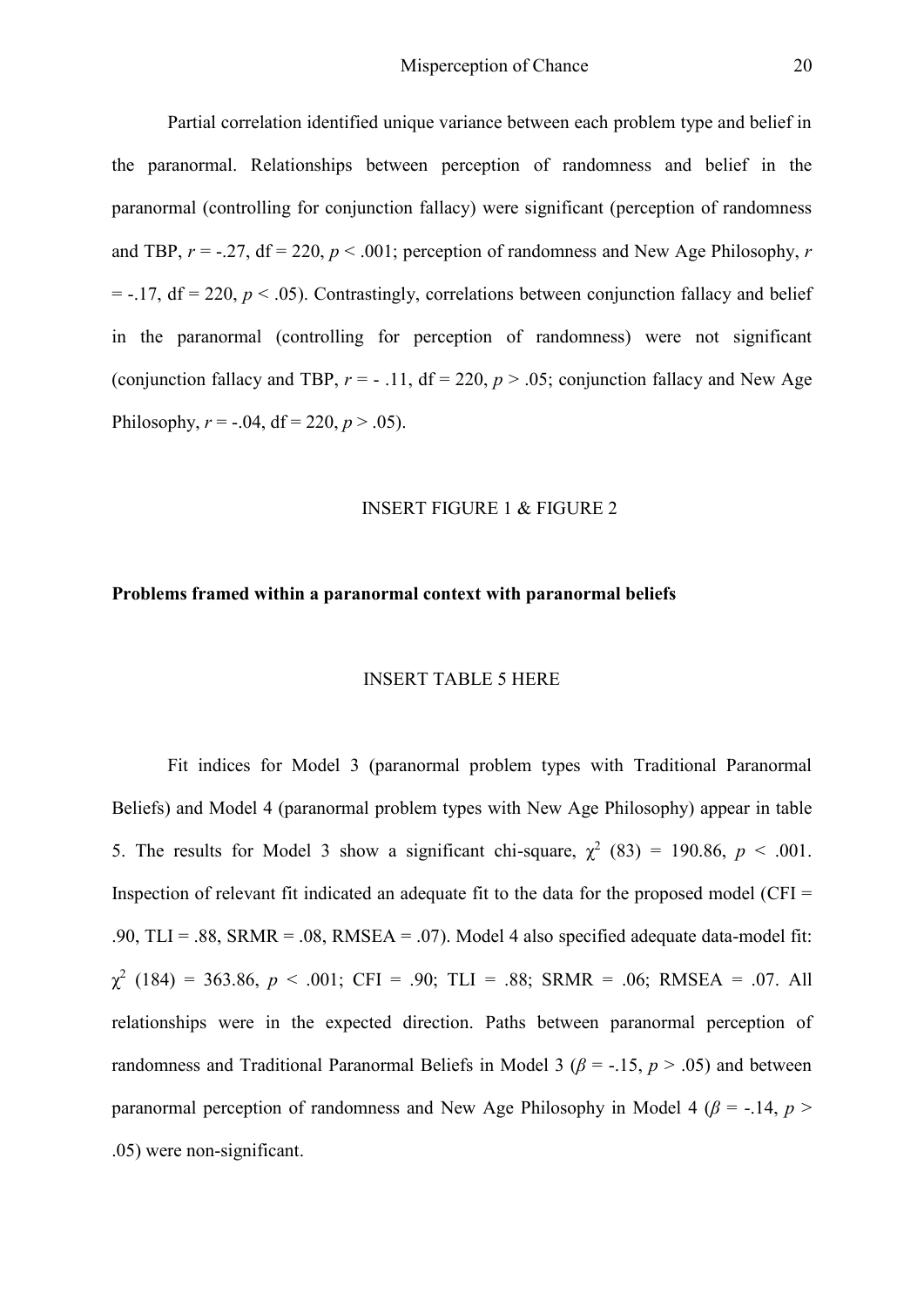Given the significant direct path existed between paranormal conjunction fallacy and New Age Philosophy ( $\beta$  = -.49,  $p < .05$ ) a stronger relationship was evident between paranormal conjunction fallacy and New Age Philosophy (Model 4) than Traditional Paranormal Beliefs (Model 3). In comparison with Models 1 and 2, fit indices for Models 3 and 4 indicated that framing problems in a paranormal context weakened the relationship between problem-solving ability and belief in the paranormal (Traditional Paranormal Beliefs and New Age Philosophy). The positive relationship between paranormal problems (paranormal perception of randomness and paranormal conjunction fallacy) was significant and stronger ( $\beta$  = .76,  $p$  < .001) than that observed for standard problem types (perception of randomness and conjunction fallacy).

Partial correlation identified unique variance between each paranormal problem type and belief in the paranormal. Relationships between paranormal perception of randomness and belief in the paranormal (controlling for paranormal conjunction fallacy) were significant (paranormal perception of randomness and Traditional Paranormal Beliefs, *r* = -.19, df = 220,  $p = 0.005$ ; paranormal perception of randomness and New Age Philosophy,  $r = -18$ , df = 220,  $p = 0.005$ . Similarly, correlations between paranormal conjunction fallacy and belief in the paranormal (controlling for paranormal perception of randomness) were not significant (paranormal conjunction fallacy and Traditional Paranormal Beliefs,  $r = -0.25$ ,  $df = 220$ ,  $p > 0$ .001; conjunction fallacy and New Age Philosophy,  $r = -0.25$ , df = 220,  $p > 0.05$ .

### **DISCUSSION**

Consideration of the proposed models assessing relationships between problem types and belief in the paranormal produced several important finding. With regard to standard problem types, perception of randomness was more strongly associated with belief in the paranormal than susceptibility to conjunction fallacy. Perception of randomness correlated negatively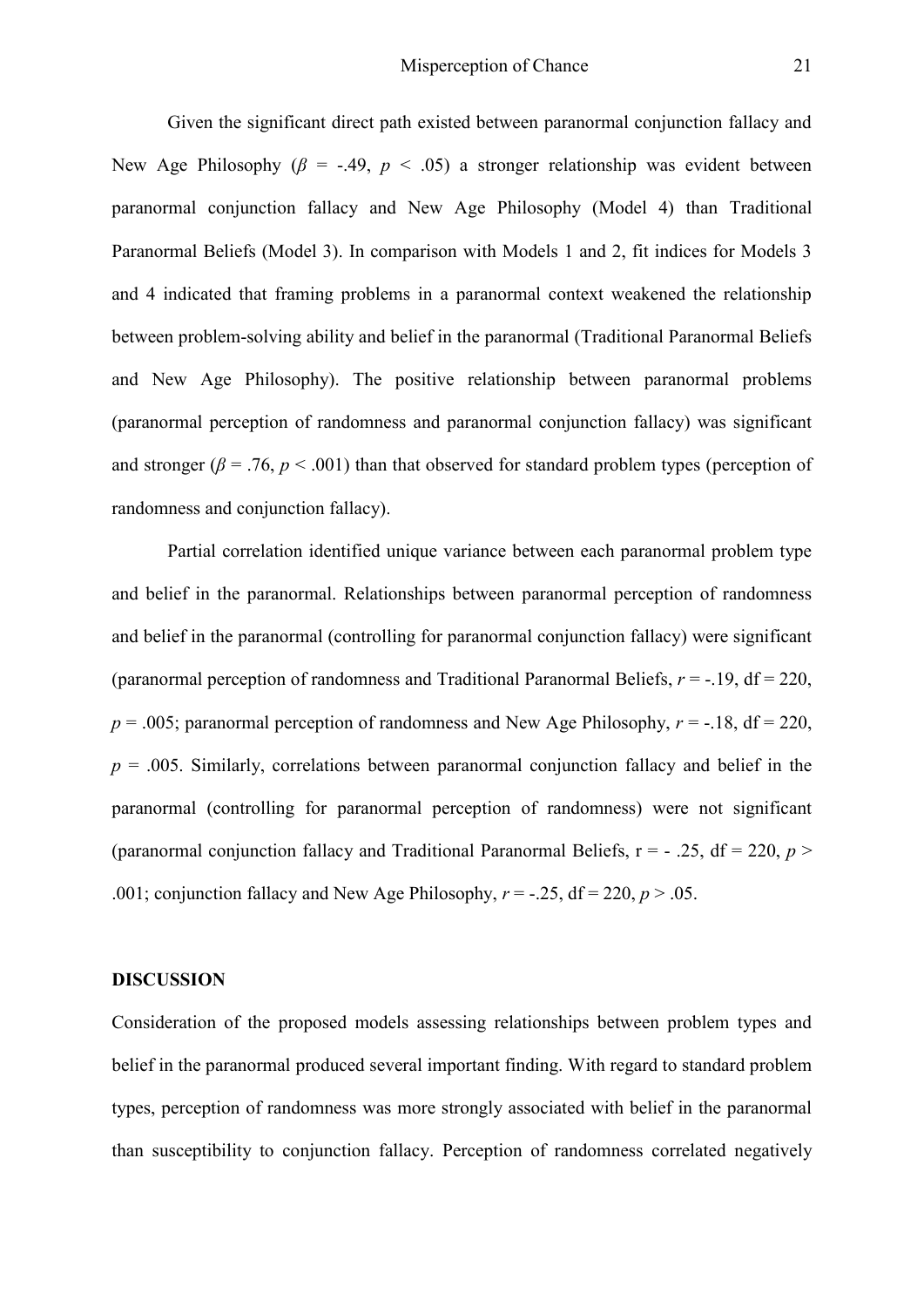with belief in the paranormal. Examination of Revised Paranormal Belief Scale factors (Traditional Paranormal Beliefs and New Age Philosophy) revealed small but significant correlations. These findings replicate those of Dagnall et al. (2007, 2014) and support the notion that belief in the paranormal arises from a specific bias associated with perception of randomness (misrepresentation of chance). Conjunction error, however, correlated only with Traditional Paranormal Beliefs. This finding was consistent with Dagnall et al. (2014) and substantiated the supposition that susceptibility to conjunction error is only weakly associated with belief in the paranormal.

Results also concur, with Brotherton and French (2014) who reported weak relationships between belief in the paranormal and various conjunction types (neutral,  $r = .19$ ; paranormal,  $r = 0.20$ ; conspiracy,  $r = 0.13$ ; and overall,  $r = 0.20$ . The small underlying correlations reported across comparable previous studies require relatively large sample sizes to reach statistical significance. For example, when sampling from a population with the same effect size with alpha set as .05, an *observed* effect size  $r = .20$  requires N  $\ge$  97:  $r(95) =$ .20,  $p = 0.05$ , two-tailed, 95% CI [.001, .38], and sample sizes of N = 192 are required for approximately 80% power (Cohen, 1988). Thus, differences in power may explain the inconsistent nature of statistical significance within conjunction fallacy work. Furthermore, low statistical power within studies may give rise to inflated effect size reporting (i.e. when employing small samples from a population with a small effect size), hence emphasis should be placed upon those observed effects 'large enough' for statistical significance (Button et al., 2013). Overall, a cautious interpretation of reported associations is required, particularly when assessed against statistical thresholds. Before forming definitive conclusions authors should consider their observed correlation strength alongside those reported within similar published studies. In the case of conjunction fallacy, studies cumulatively evidence only a weak relationship with belief in the paranormal.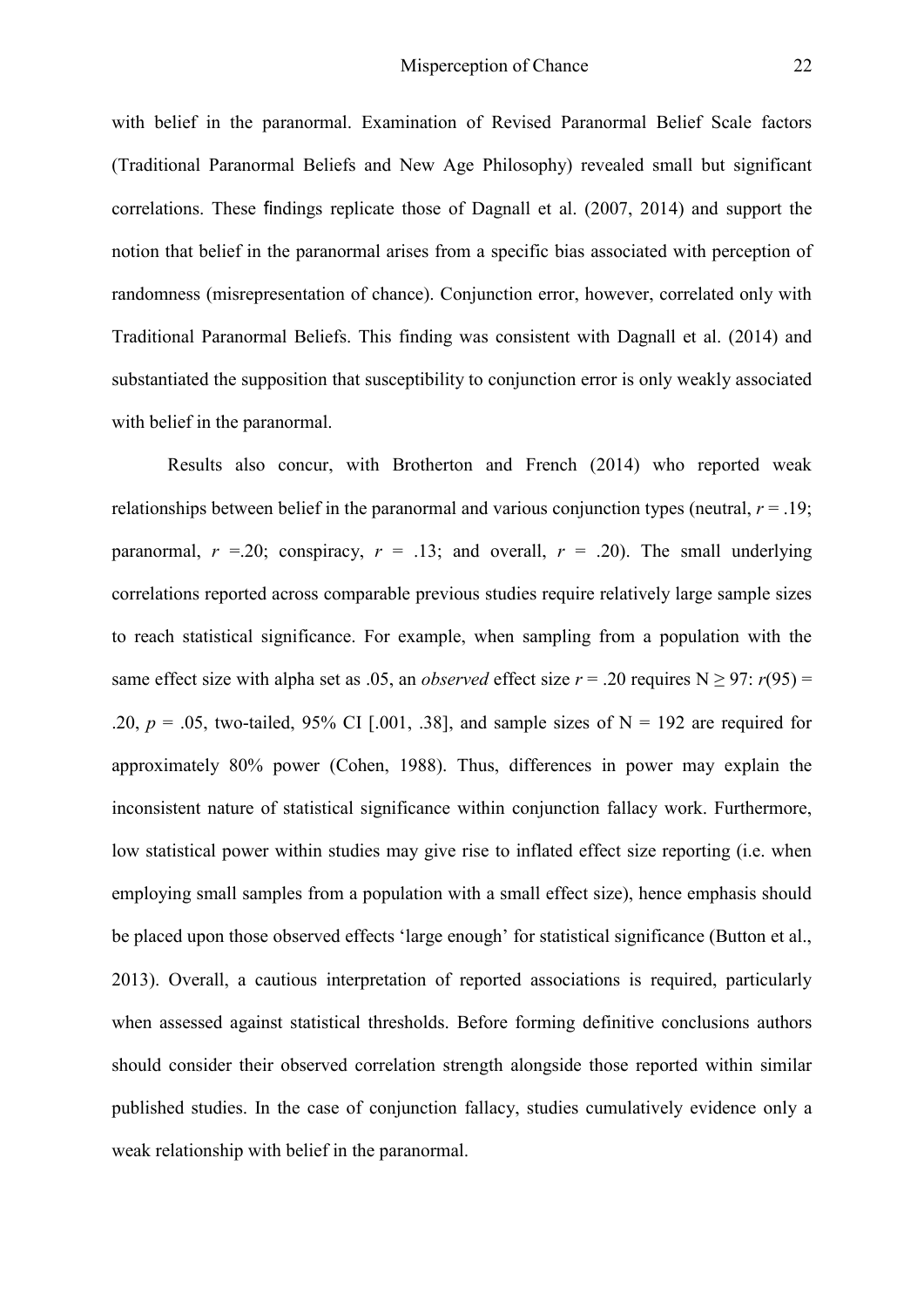Within the present study, the observed relationship between conjunction fallacy and belief in the paranormal concurs with Rogers et al.'s (2009, 2011) observation that paranormal believers (vs. non-believers) made more conjunction errors. This result, however, requires further examination. Consideration of partial correlations between standard problem types and belief in the paranormal revealed that conjunction fallacy explained only a small (non-significant) amount of unique variance. Contrastingly, correlations between perception of randomness and paranormal belief, controlling for conjunction fallacy, reduced only slightly and remained significant.

These findings support the notion that conjunction fallacy correlates with belief in the paranormal because it shares common variance with perception of randomness. In the context of paranormal belief, it appears that conjunction fallacy may represent a specific instance of perception of randomness; one where believers mistakenly attribute causal relationships to co-occurring events (Blackmore & Troscianko, 1985; Bressan, 2002; Brugger & Taylor, 2003; Gilovich & Savitsky, 2002). Rogers (2014) concurs with this view and notes that earlier work appeared to suggest that belief in the paranormal was associated with two separate types of probabilistic reasoning bias, misperception and conjunction. However, differences between the two biases diminish when conjunction is conceptualised as the cooccurrence of unrelated component parts. Thus, believers' proneness to conjunction error reflects merely their tendency to misperceive random events as causally related (Rogers, 2014). This interpretation fits intuitively and empirically with previous work and is consistent with Arnott's (1998, 2006) classification system. Arnott's system when applied to the study of belief in the paranormal, predicted that misperception of chance would be the best predictor of belief in the paranormal and that any observed relationship between conjunction and paranormal belief would be attributable to common membership of a statistical bias category.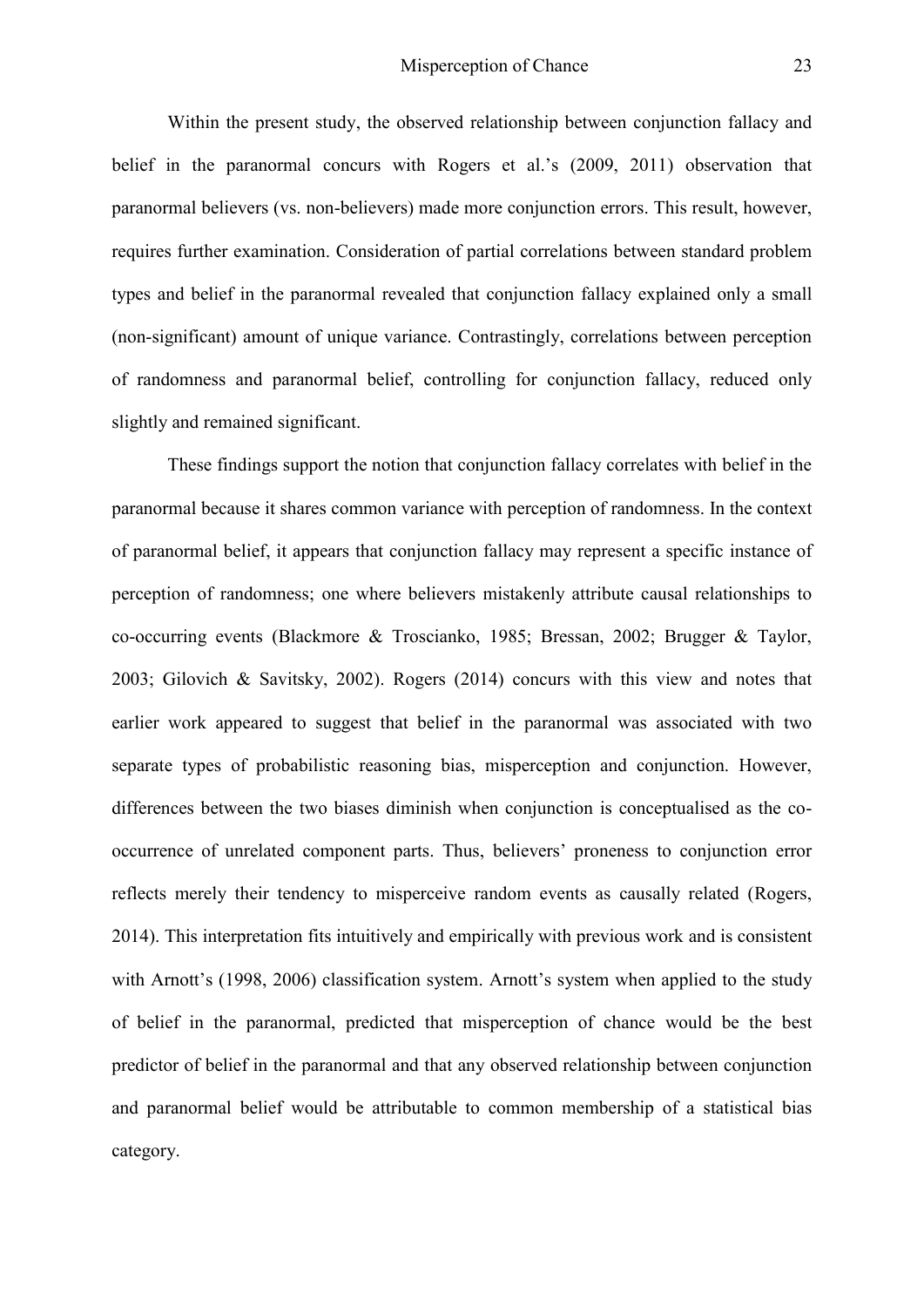Collectively, results for standard problem types support previous work demonstrating a stronger relationship between perception of randomness and belief in the paranormal (than conjunction fallacy; Dagnall et al., 2007; 2014). With reference to the formative Dagnall et al. (2007) paper, consistent misreporting undermined the credibility of the original findings (*cf*. Brotherton & French, 2014; Rogers et al., 2009; 2011; see Dagnall et al., 2014 for explication and correction). Replications using different samples, a range of problems and various paranormal measures (Revised Paranormal Belief Scale, Australian Sheep–Goat Scale and Manchester Metropolitan University-New; Dagnall et al., 2014) have demonstrated the robust nature of the perception of randomness paranormal belief relationship and the weaker association of conjunction fallacy.

Secondly, framing problems within a paranormal context strengthened the relationship between problem types, as evidenced by the high positive correlation between paranormal perception of randomness and paranormal conjunction fallacy. Consequently, similar moderate negative correlations arose between paranormal framed problems and measures of belief in the paranormal (overall belief, Traditional Paranormal Beliefs and New Age Philosophy); correlation size differences between Traditional Paranormal Beliefs and New Age Philosophy reduced. Jointly, these findings suggest that presenting problems within a paranormal context weakens problem ability to predict belief in the paranormal. Indeed, framing problems within a paranormal context is methodologically problematic. Context commonality increases problem similarity, correspondingly reducing the discriminatory power of individual problem types. Particularly, responses represent potentially conflated measures because scores index both proneness to heuristical bias and belief in the paranormal. Thus, it is unclear whether incorrect responses reflect question specific beliefs, or proneness to heuristical bias. Comparison of standard vs. paranormal framed items revealed that performance across framed problems (paranormal perception of randomness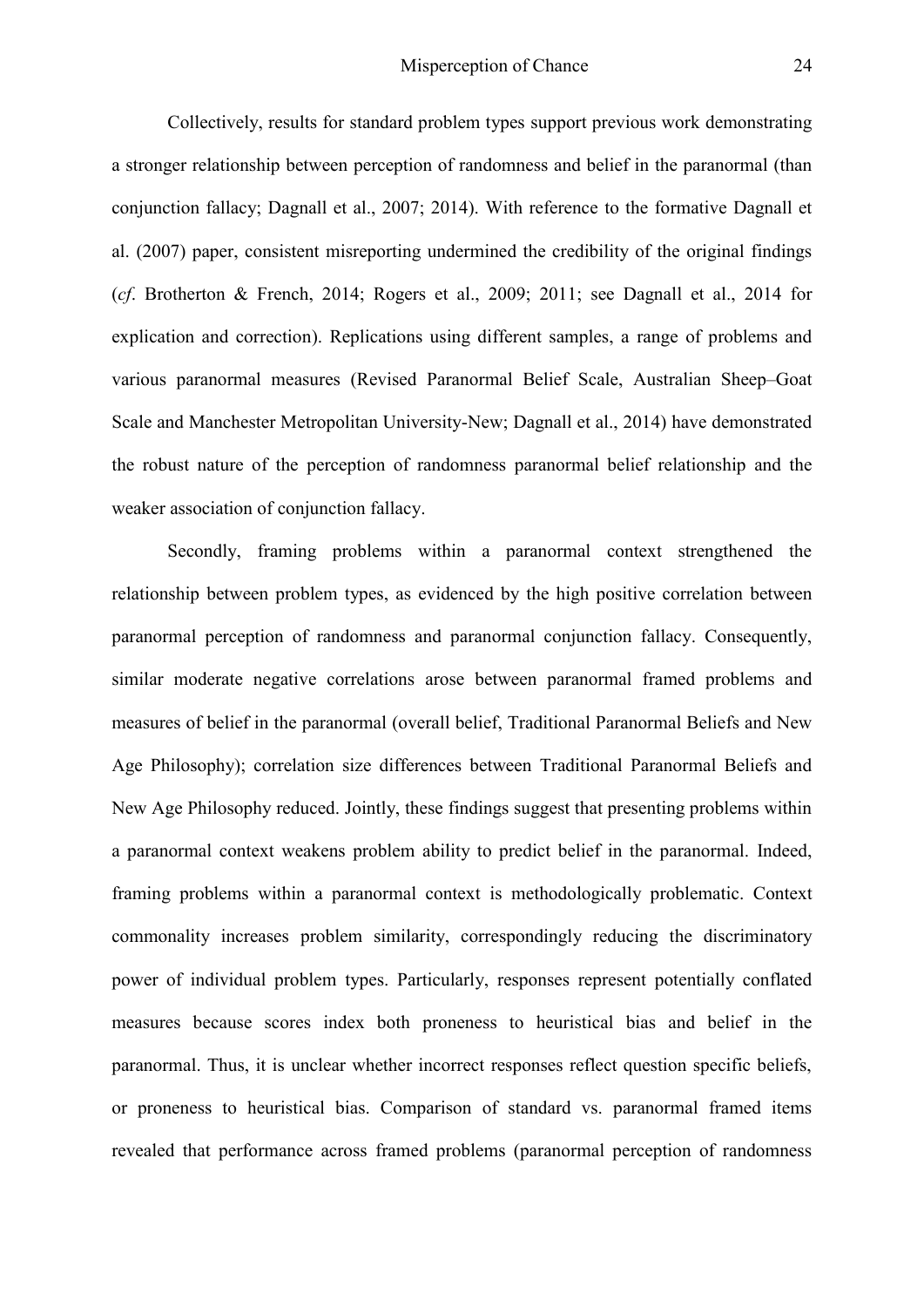and paranormal conjunction fallacy) was similar and higher (vs. standard items). The results indicated that whilst paranormal framed problems were generally easier to solve, the advantage declined as a function of belief in the paranormal.

With regard to conjunction fallacy framed problems, previous work has produced inconsistent findings. Rogers et al. (2009) reported that believers and non-believers made fewer conjunction errors for paranormal than for non-paranormal events. Similarly, Dagnall et al (2014) observed a similar framing effect to that outlined by Rogers et al. (2009). Rogers et al. (2011), however, failed to replicate the framing effect. Clearly, before meaningful conclusions are drawn a thorough evaluation of framing effects within the current paradigm is required. For instance, future studies could manipulate paranormal contexts. Currently, framed problems index general paranormal beliefs, without consideration of belief type. It would be interesting to see whether specific paranormal beliefs, such as those associated with ESP, correlated with poor performance on ESP-related questions as opposed to items tapping into general paranormal belief (life after death, witchcraft, hauntings, astrology, etc.). Clearly, there is no reason to suppose that respondents, who believe in one aspect of the paranormal (e.g., ESP) will be similarly influenced by paranormally framed problems drawn from areas in which they are more sceptical (e.g., ghosts and hauntings). Framed problems, in this context provide only a crude/limited (belief specific) insight into heuristical bias.

Recent work by Brotherton and French (2014) attempted to extend work on reasoning bias and heuristics to conspiracist ideation. The authors reasoned that because belief in the paranormal and conspiracism represent forms of anomalous beliefs, as defined by defiance of conventional understanding of reality, they should be similarly related to conjunction fallacy. This is an oversimplification because not all anomalous beliefs arise and function in the same manner. Consideration of studies reporting associations between belief in the paranormal and conspiracist ideation reveal only a moderate relationship. For example, Drinkwater, Dagnall,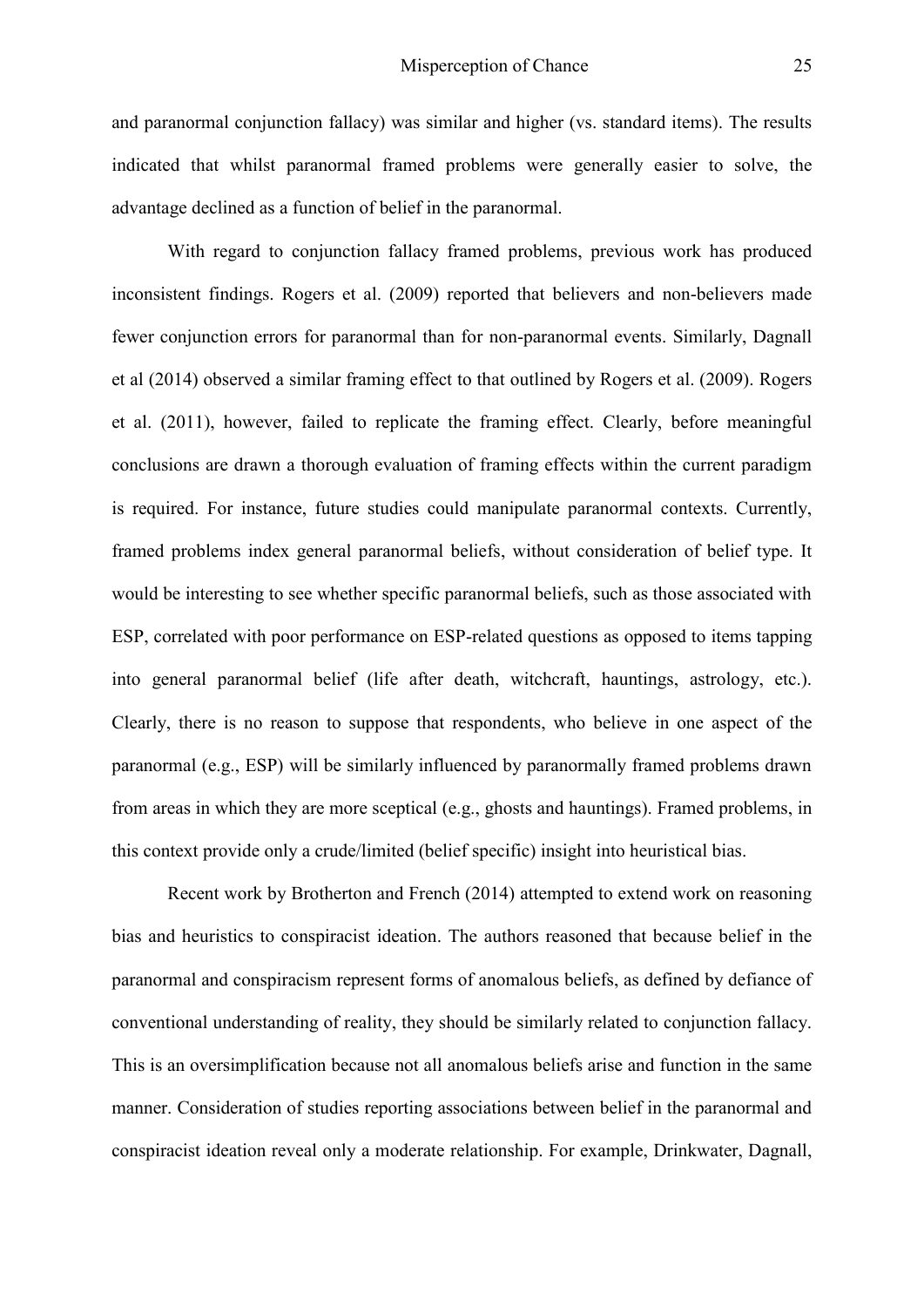and Parker (2012) reported that a general measure of conspiratorial ideation correlated positively with the Revised Paranormal Belief Scale (*r* = .38) and the Australian Sheep–Goat Scale  $(r = .34)$ . Similarly, Lobato, Mendoza, Sims & Chin (2014) using a novel measure containing items from scales such as the Revised Paranormal Belief Scale and conspiracy acceptance (Goertzel, 1994, Abalakina-Paap, Stephan, Craig, & Gregory, 1999), reported a correlation of  $r = 0.52$ . Based on these studies, shared variance between belief in the paranormal and conspiracism is approximately 10%-25%. Thence, although overlap exists between these 'anomalous beliefs' there are important differences, which limit generalisations.

It would be apposite to investigate whether susceptibility to various forms of heuristical bias varies as a function of anomalous belief type. Thus, while perception of randomness appears related to belief in the paranormal, there is no reason to assume perception of randomness is similarly associated with conspiracist ideation. With conspiratory thinking, logic is confounded when an individual's acceptance of alternative explanations arises from the perceived inadequacy of official, prevailing accounts. For instance, inaccuracies within the official Roswell, 1947 account do not provide evidence to support the notion that an alien craft crashed (Nickell, 2009; Thomas, 1995). In this respect, endorsement of conspiracy theories mirrors superficially the structure of conjunction errors. Thus, although conjunction fallacy is weakly associated with belief in the paranormal, susceptibility to conjunction error may link more strongly to endorsement of conspiracy theories (Brotherton & French, 2014).

# **Conclusion**

This study adds to the emerging body of evidence advocating an association between belief in the paranormal and perception of randomness (Blackmore & Troscianko, 1985; Tobacyk &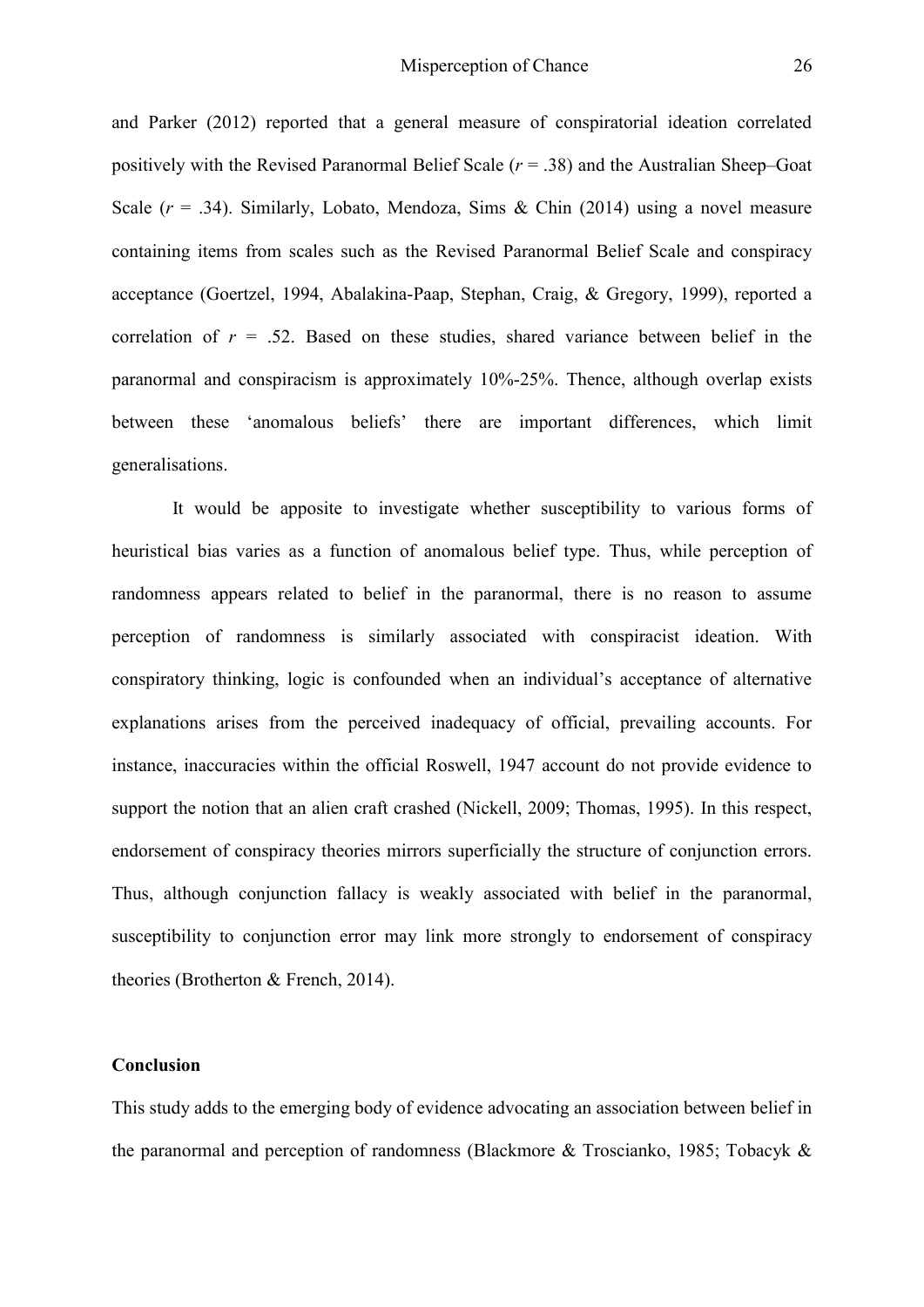Wilkinson, 1991). Pragmatically, perception of randomness manifests as misrepresentation of chance and results in believers (vs. non-believers) misattributing causality to random, coincidental events (Bressan, 2002; Brugger & Taylor, 2003; Gilovich & Savitsky, 2002). Previous work elucidates that this reflects believers' tendency to base judgements on subjective perceptions/interpretations rather than the objective laws of probability (Rogers et al., 2009). Considering the prosaic nature of paranormal beliefs within modern society (Castro, Burrows, & Wooffitt, 2014) misperception of chance appears to reflect an information processing preference not a cognitive deficit (Dagnall et al., 2014).

With regard to heuristic bias, the results support previous work reporting a stronger relationship between perception of randomness and belief in the paranormal than conjunction fallacy (Dagnall et al., 2007; 2014). There was no evidence to suggest that conjunction fallacy was/is a major factor associated with the development and maintenance of paranormal beliefs. Framing manipulations indicated that whilst paranormal framed problems were easier to solve, the advantage declined as a function of belief in the paranormal. However, methodological concerns/issues limit the degree to which framing manipulations provide insights into the relationship between heuristical bias and paranormal belief.

#### **ACKNOWLEDGEMENTS**

The authors would like to thank the Bial Foundation (Fellowship Programme 39/10) for the financial and academic support.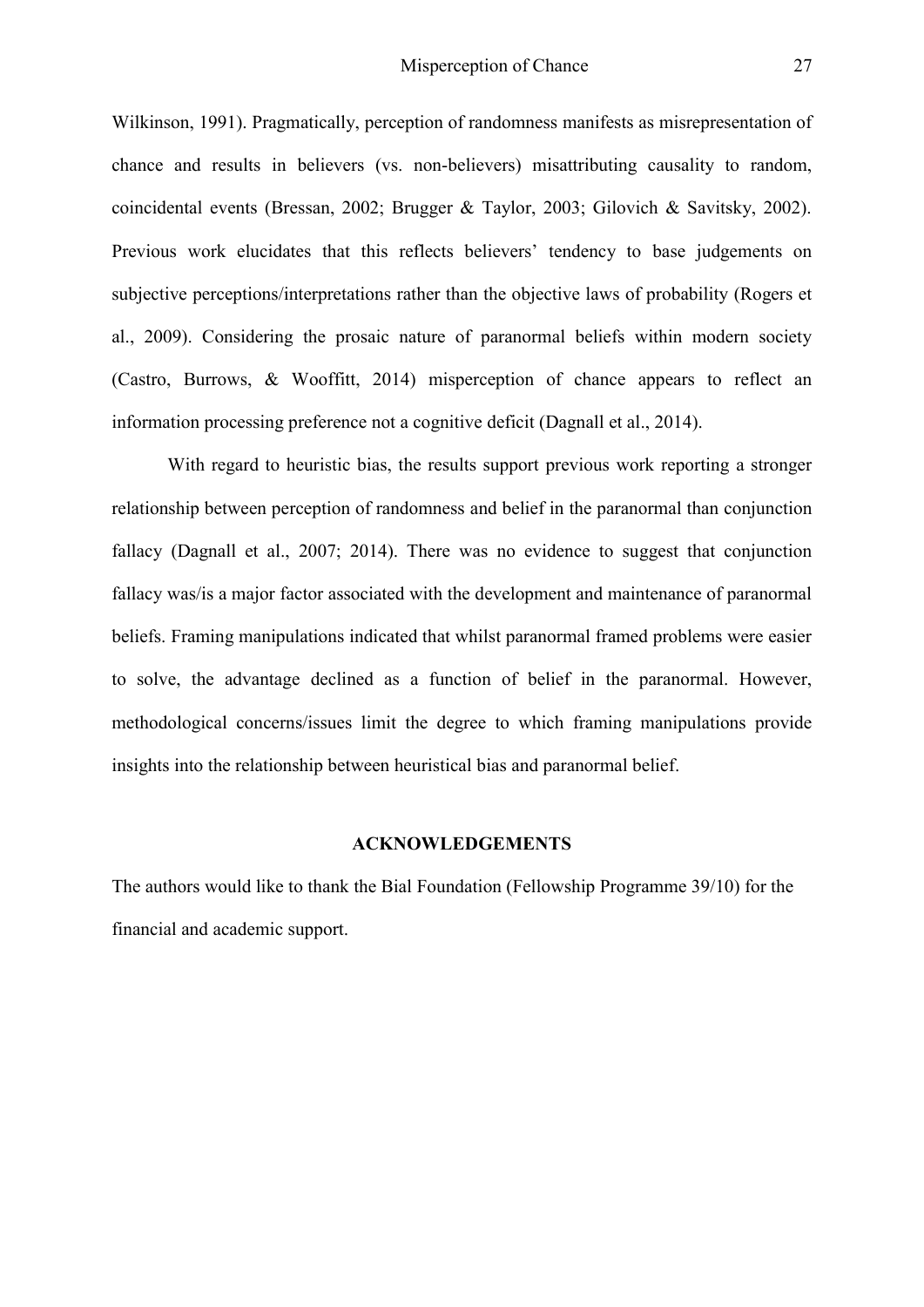#### **REFERENCES**

Abalakina-Paap, M., Stephan, W. G., Craig, T., & Gregory, W. L. (1999). Beliefs in conspiracies. *Political Psychology, 20,* 637–647. DOI:10.1111/0162-895X.00160

Andrich, D. (1988). *Rasch models for measurement*. Newbury Park: Sage.

- Arnott, D. (1998). *A taxonomy of decision biases.* Monash University, School of Information Management and Systems, Caulfield.
- Arnott, D. (2006). Cognitive biases and decision support systems development: a design science approach. *Information Systems Journal*, 16, 55–78. [DOI:10.1111/j.1365-](http://dx.doi.org/10.1111/j.1365-2575.2006.00208.x) [2575.2006.00208.x](http://dx.doi.org/10.1111/j.1365-2575.2006.00208.x)
- Blackmore, S., & Troscianko, T. (1985). Belief in the paranormal: Probability judgements, illusory control, and the 'chance baseline shift'. *British Journal of Psychology*, 76, 459–468. [DOI:10.1111/j.2044-8295.1985.tb01969.x](http://dx.doi.org/10.1111/j.2044-8295.1985.tb01969.x)
- Bong, M., Woo, Y., & Shin, J. (2013). Do Students Distinguish Between Different Types of Performance Goals? *The Journal of Experimental Education*, 81, 464-489. DOI**:**10.1080/00220973.2012.745464
- Bressan, P. (2002). The connection between random sequences, everyday coincidences, and belief in the paranormal. *Applied Cognitive Psychology,* 16, 17–34. [DOI:10.1002/acp.754](http://dx.doi.org/10.1002/acp.754)
- British Psychological Society (BPS) (2009). Code of Ethics and Conduct: Guidance published by the Ethics Committee of the British Psychological Society. Professional Affairs Board of the British Psychological Society. Leicester.
- Brotherton, R., & French, C. C. (2014). Belief in conspiracy theories and susceptibility to the conjunction fallacy. *Applied Cognitive Psychology,* 28, 238–248. [DOI:10.1002/acp.2995](http://dx.doi.org/10.1002/acp.2995)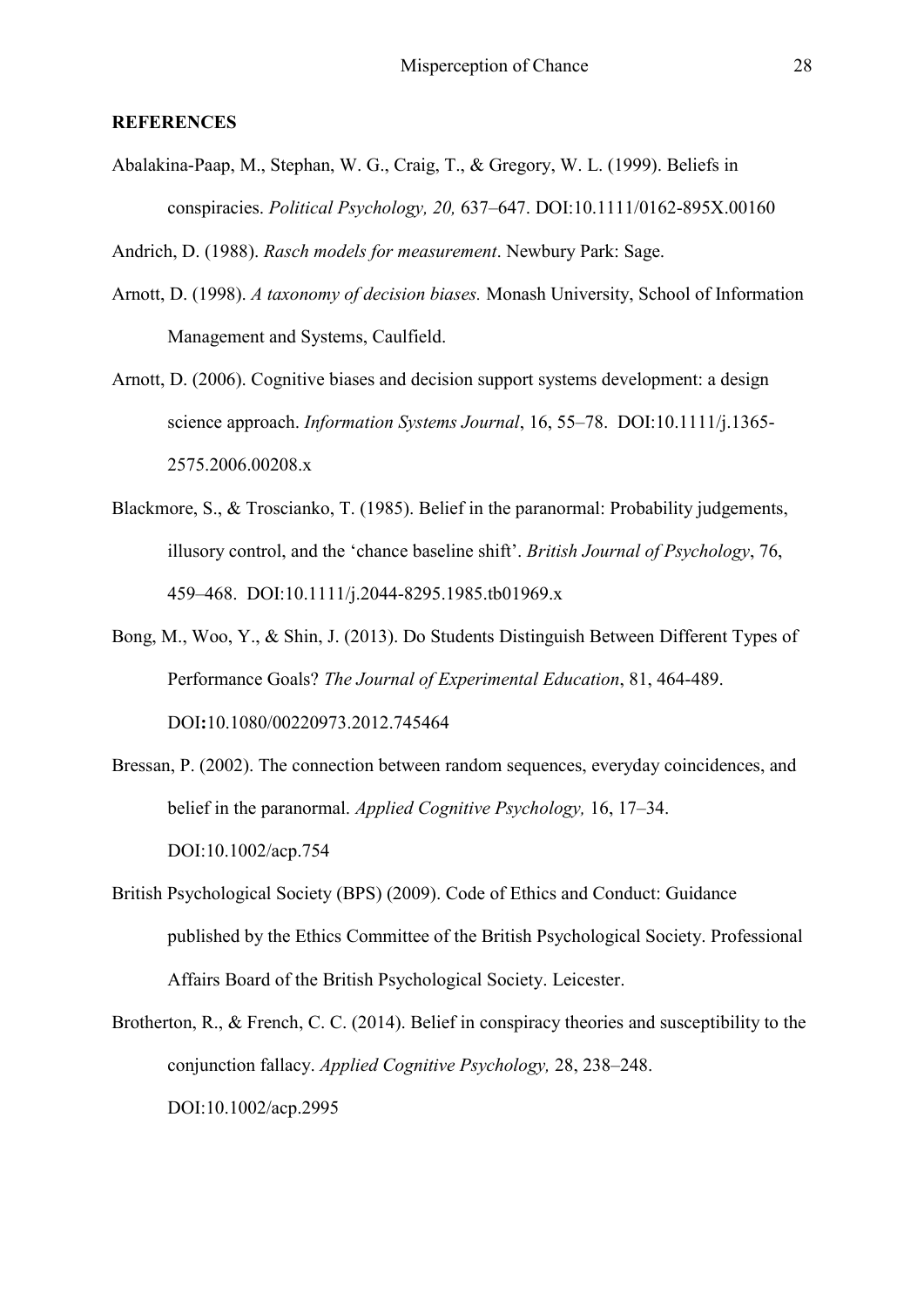- Browne, M. W., & Cudeck, R. (1993). Alternative ways of assessing model fit. In: K. A. Bollen & J. S. Long (Eds.), *Testing structural equation models* (pp. 136-162). Beverly Hills, CA: Sage.
- Brugger, P., Landis, T., & Regard, M. (1990). A 'sheep–goat effect' in repetition avoidance: Extra-sensory perception as an effect of subjective probability? *British Journal of Psychology*, 76, 459–468. [DOI:10.1111/j.2044-8295.1990.tb02372.x](http://dx.doi.org/10.1111/j.2044-8295.1990.tb02372.x)
- Brugger, P., & Taylor, K. I. (2003). ESP: Extrasensory perception or effect of subjective probability? *Journal of Consciousness Studies*, 10, 221–246.
- Button, K. S., Ioannidis, J. P. A., Mokrysz, C., Nosek, B. A., Flint, J., Robinson, E. S. J., & Munafò, M. R. (2013). Power failure: Why small sample size undermines the reliability of neuroscience. *Nature Reviews*, 14*,* 365–376.
- Castro, M. A., Burrows, R., & Wooffitt, R. (2014). The paranormal is (still) normal: The sociological implications of a survey of paranormal experiences in Great Britain. *Sociological Research Online: an electronic journal*, 19 (3). ISSN 1360-7804
- Charness, G., Karni, E., & Levin, D. (2008). On the conjunction fallacy in probability judgment: new experimental evidence. Available at SSRN 1155219 [DOI:10.2139/ssrn.1155219](http://dx.doi.org/10.2139/ssrn.1155219)
- Cohen, J. (1988). *Statistical power analysis for the behavioral sciences* (2nd ed.). Hillsdale, NJ: Lawrence Earlbaum Associates.

Cronbach. L. J. (1990). *Essentials of psychological testing*. NY. Harper Collins.

- Dagnall, N., Drinkwater, K., Parker, A., & Rowley, K. (2014). Misperception of chance, conjunction, belief in the paranormal and reality testing: A reappraisal. *Applied Cognitive Psychology*, 28, 711–719. [DOI:10.1002/acp.3057](http://dx.doi.org/10.1002/acp.3057)
- Dagnall, N., Parker, A., & Munley, G. (2007). Paranormal belief and reasoning. *Personality & Individual Differences*, 43, 1406–1415. [DOI:10.1016/j.paid.2007.04.017](http://dx.doi.org/10.1016/j.paid.2007.04.017)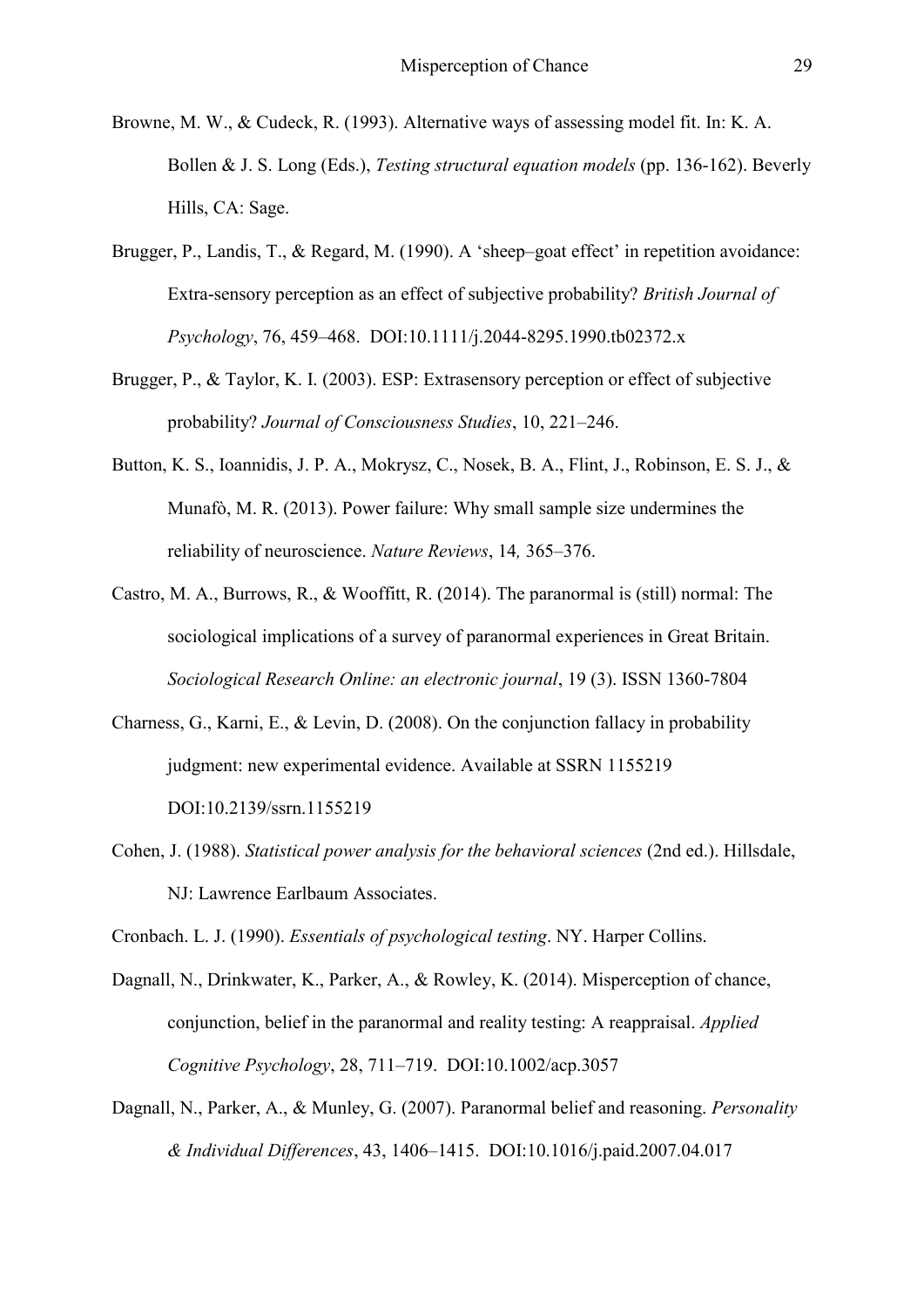- Dagnall, N., Parker, A., Munley, G., & Drinkwater, K. (2010a) Common paranormal belief dimensions. *Journal of Scientific Exploration*, 24, 477–494.
- Dagnall, N., Parker A., Munley, G., & Drinkwater, K (2010b). The relationship between belief in extra-terrestrial life, UFOs-related beliefs and paranormal belief. *Society for Psychical Research*, 74, 1–14.
- Doll, W. J., Hendrickson, A., & Deng, X. (1998). Using Davis's perceived usefulness and ease-of-use instruments for decision making: A confirmatory and multigroup invariance analysis. *Decision Sciences,* 29, 4, 839-869. DOI:10.1111/j.1540- 5915.1998.tb00879.x
- Drinkwater, K., Dagnall, N., & Parker, A. (2012). Reality testing, conspiracy theories, and paranormal beliefs. *Journal of Parapsychology*, 76, 57–78.
- Diamantopoulos, A., & Siguaw, J. A. (2000). *Introducing LISREL: A guide for the uninitiated*. Sage.
- George, D., & Mallery, P. (2003). *SPSS for Windows step by step: A simple guide and reference*. 11.0 update (4th ed.). Boston: Allyn & Bacon.
- Gilovich, T., & Savitsky, K. (2002). Like goes with like: The role of representativeness in erroneous and pseudo-scientific beliefs. In T. Gilovich, D. W. Griffin, & D. Kahneman (Eds.), *Heuristics and biases: The psychology of intuitive judgment*. Cambridge: Cambridge University Press. [DOI:10.1017/CBO9780511808098.036](http://dx.doi.org/10.1017/CBO9780511808098.036)
- Goertzel, T. (1994). Belief in conspiracy theories. *Political Psychology*, 15, 731–742. [DOI:](http://dx.doi.org/10.2307/3791630)  [10.2307/3791630](http://dx.doi.org/10.2307/3791630)
- Goode, E. (2000). *Paranormal beliefs: a sociological introduction*. Prospect Heights, IL: Waveland Press.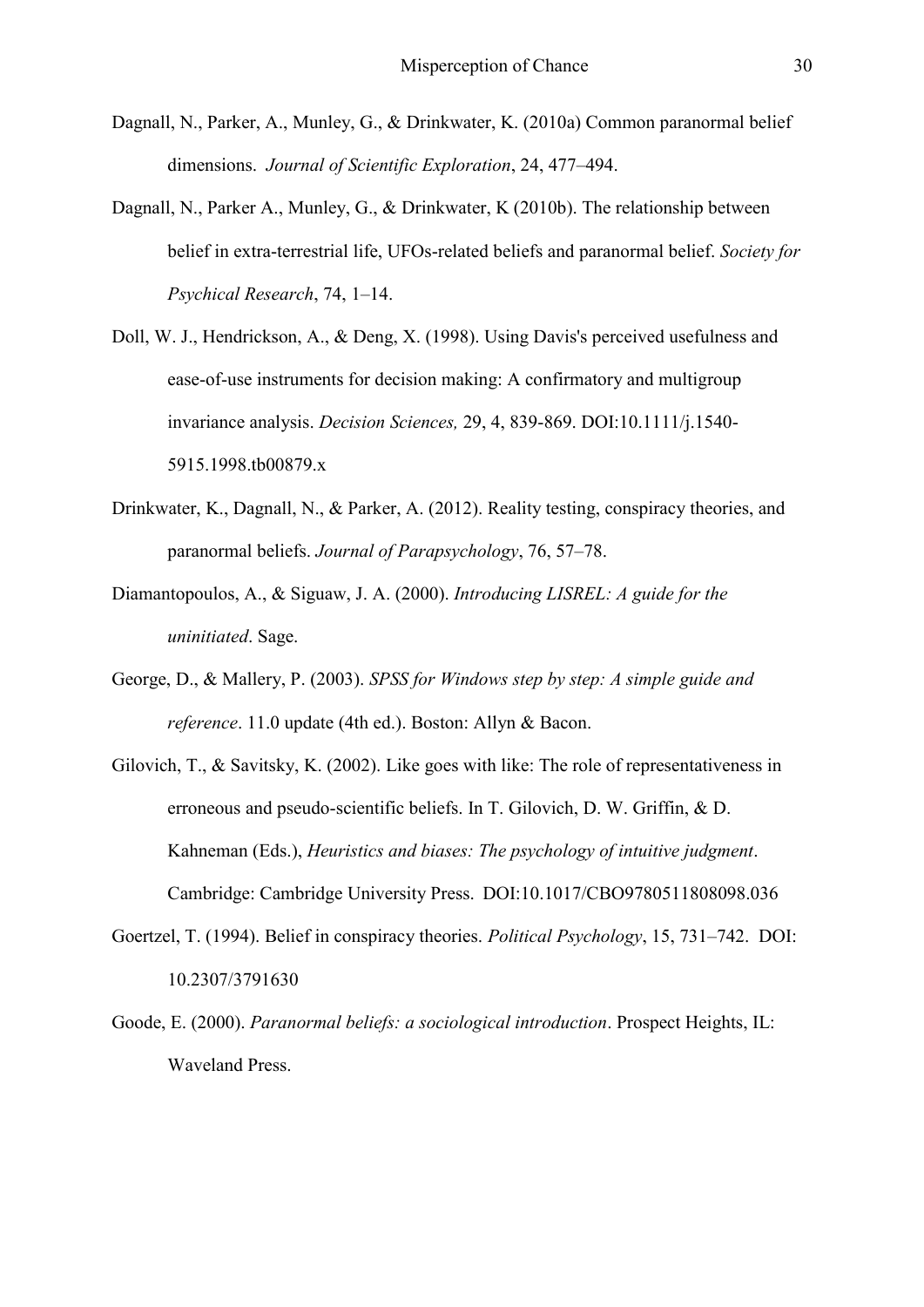Goulding, A., & Parker, A. (2001). Finding psi in the paranormal: Psychometric measures used in research on paranormal beliefs/experiences and in research on psi-ability. *European Journal of Parapsychology*, 16, 73–101.

Hair, J. F., Anderson, R. E., Tatham, R. L., & Black, W. C. (1998). *Multivariate data analysis*. Upper Saddle River, NJ: Prentice Hall.

Hergovich, A., & Arendasy, M. (2005). Critical thinking ability and belief in the paranormal. *Personality and Individual Differences*, 38, 1805-1812. DOI: 10.1016/j.paid.2004.11.008

- Hertwig, R., & Chase, V. M. (1998). Many reasons or just one: How response mode affects reasoning in the conjunction problem. *Thinking and Reasoning*, 4, 319–352. [DOI:](http://dx.doi.org/10.1080/135467898394102)  [10.1080/135467898394102](http://dx.doi.org/10.1080/135467898394102)
- Houran, J., Irwin, H. J. & Lange, R. (2001). Clinical relevance of the two-factor rasch version of the Revised Paranormal Belief Scale. *Personality and Individual Differences*, 31, 371–382. [DOI: 10.1016/S0191-8869\(00\)00143-4](http://dx.doi.org/10.1016/S0191-8869%2800%2900143-4)
- Hu, L., & Bentler, P. M. (1999). Cutoff criteria for fit indexes in covariance structure analysis: Conventional criteria versus new alternatives. *Structural Equation Modeling: A Multidisciplinary Journal*, 6, 1–55. [DOI: 10.1080/10705519909540118](http://dx.doi.org/10.1080/10705519909540118)
- Irwin, H. J. (1992). Origins and functions of paranormal belief: the role of childhood trauma and interpersonal control. *Journal of the American Society for Psychical Research*, 86, 199–208.
- Irwin, H. J. (2004). Reality testing and the formation of paranormal beliefs: A constructive replication. *Journal of the Society for Psychical Research*, 68, 143–152.
- Jöreskog, K. G., & Sörbom, D. (1981). *LISREL V: Analysis of linear structural relationships by maximum likelihood and least squares methods*. University of Uppsala, Department of Statistics.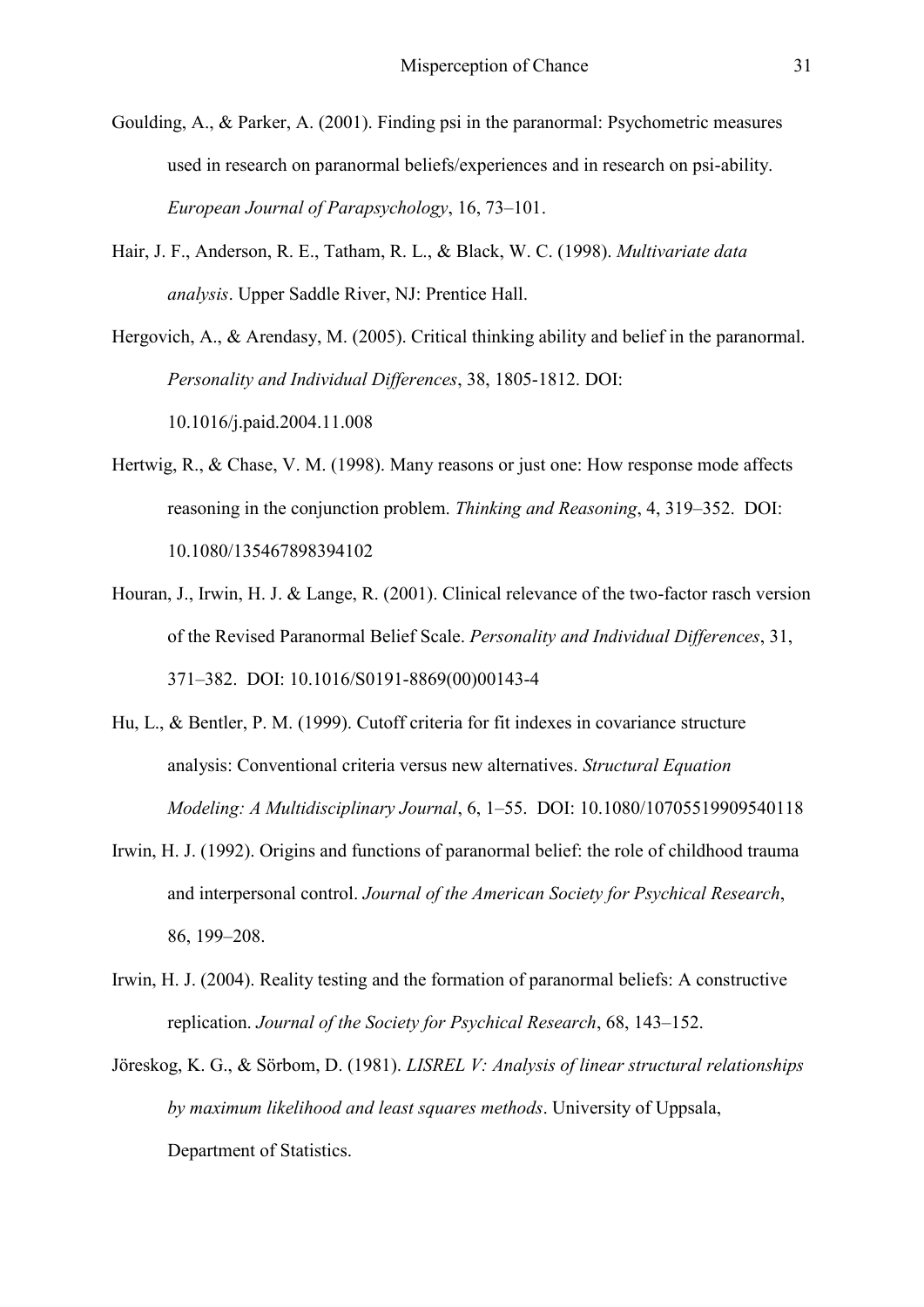- Lange, R., Irwin, H. J., & Houran, J. (2000). Top-down purification of Tobacyk's Revised Paranormal Belief Scale. *Personality and Individual Differences*, 29, 131–156. [DOI:](http://dx.doi.org/10.1016/S0191-8869%2899%2900183-X)  [10.1016/S0191-8869\(99\)00183-X](http://dx.doi.org/10.1016/S0191-8869%2899%2900183-X)
- Lawrence, T. R. (1995a). How many factors of paranormal belief are there?: A critique of the PBS. *Journal of Parapsychology*, 59, 3–25.
- Lawrence, T. R. (1995b). Moving on from the PBS: A final reply to Tobacyk. *Journal of Parapsychology*, 59, 131–140.
- Lenzenweger, M. F., Clarkin, J. F., Kernberg, O. F., & Foelsch, P. A. (2001). The Inventory of Personality Organization. Psychometric properties, factorial composition, and criterion relations with affect, aggressive dyscontrol, psychosis proneness, and selfdomains in a nonclinical sample. *Psychological Assessment*, 13, 577–591. [DOI:10.1037/1040-3590.13.4.577](http://dx.doi.org/10.1037/1040-3590.13.4.577)
- Lobato, E., Mendoza, J., Sims, V., & Chin, M. (2014). Examining the relationship between conspiracy theories, paranormal beliefs, and pseudoscience acceptance among a university population. *Applied Cognitive Psychology*, 28, 617–625. [DOI:10.1002/acp.3042](http://dx.doi.org/10.1002/acp.3042)
- Lindell, M. K., & Whitney, D. J. (2001). Accounting for common method variance in crosssectional research designs. *Journal of Applied Psychology*, 86, 114–121. [DOI:10.1037/0021-9010.86.1.114](http://dx.doi.org/10.1037/0021-9010.86.1.114)
- MacCallum, R. C., Zhang, S., Preacher, K. J., & Rucker, D. D. (2002). On the practice of dichotomization of quantitative variables. *Psychological Methods*, 7, 19–40. [DOI:10.1037/1082-989X.7.1.19](http://dx.doi.org/10.1037/1082-989X.7.1.19)
- Nickell, J. (2009). Return to Roswell. *Skeptical Inquirer*, 33(1), 10–12.
- Nigg, J. T., Nikolas, M., Miller, T., Burt, S. A., Klump, K. L., & von Eye, A. (2009). Factor Structure of the Children's Perception of Interparental Conflict Scale for Studies of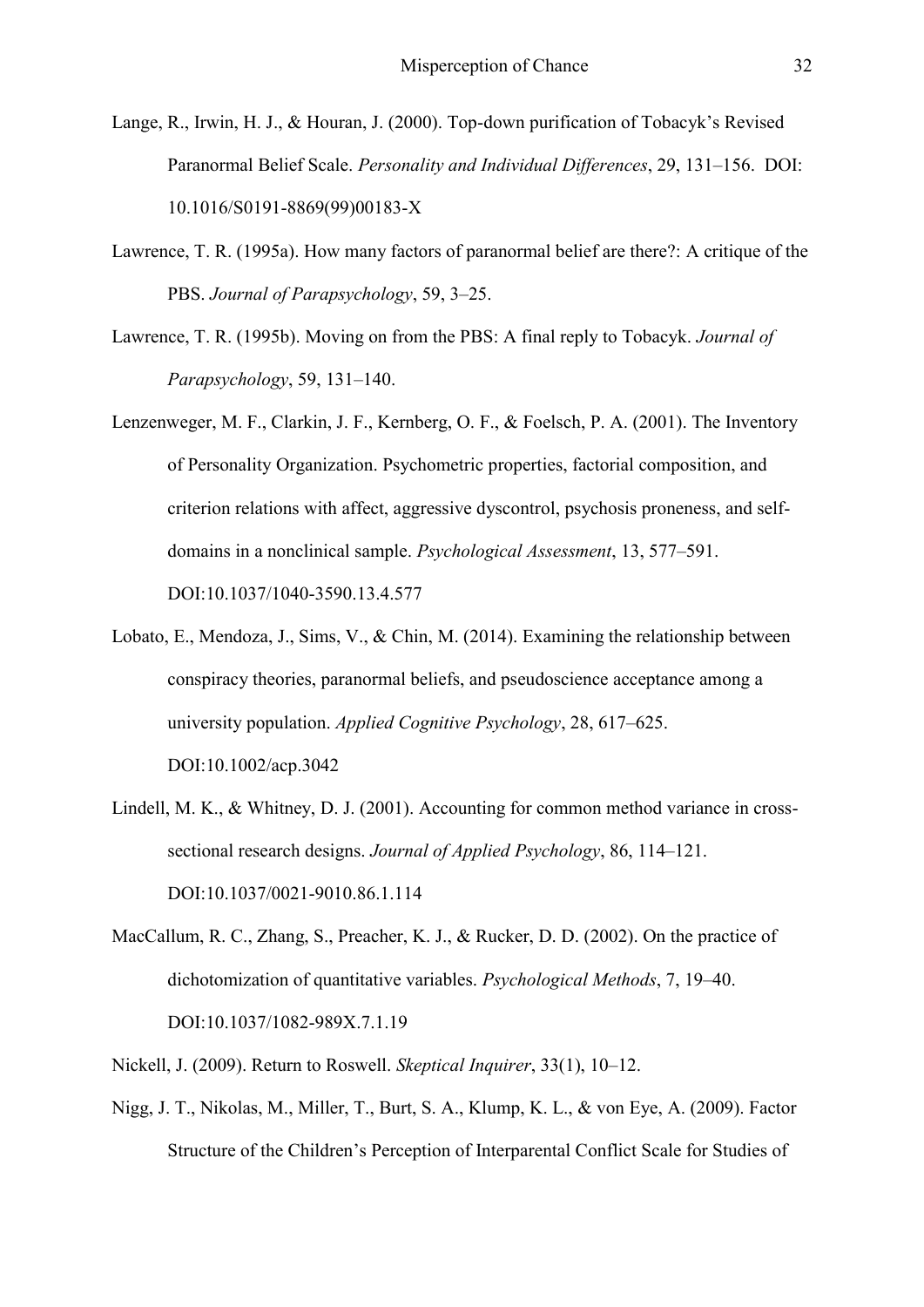Youths with Externalizing Behavior Problems. *Psychological Assessment*, 21, 3, 450- 456. DOI: 10.1037/a0016564

- Podsakoff, P. M., MacKenzie, S. B., Lee, J.-Y., & Podsakoff, N. P. (2003). Common method biases in behavioral research: a critical review of the literature and recommended remedies. *Journal of Applied Psychology*, 88, 879–903. [DOI:10.1037/0021-](http://dx.doi.org/10.1037/0021-9010.88.5.879) [9010.88.5.879](http://dx.doi.org/10.1037/0021-9010.88.5.879)
- Podsakoff, P. M., & Organ, D. W. (1986). Self-reports in organizational research: Problems and prospects. *Journal of Management*, 12, 531–544. [DOI:](http://dx.doi.org/10.1177/014920638601200408)  [10.1177/014920638601200408](http://dx.doi.org/10.1177/014920638601200408)
- Raykov, T. (2002). Analytic estimation of standard error and confidence interval for scale reliability. *Multivariate Behavioral Research*, 37, 89–103. [DOI:](http://dx.doi.org/10.1207/S15327906MBR3701_04)  [10.1207/S15327906MBR3701\\_04](http://dx.doi.org/10.1207/S15327906MBR3701_04)
- Rogers, P., Davis, T., & Fisk, J. (2009). Paranormal belief and susceptibility to the conjunction fallacy. *Applied Cognitive Psychology*, 23, 524–542. [DOI:10.1002/acp.1472](http://dx.doi.org/10.1002/acp.1472)
- Rogers, P., Fisk, J., & Wiltshire, D. (2011). Paranormal belief and the conjunction fallacy: Controlling for temporal relatedness and potential surprise differentials in component events. *Applied Cognitive Psychology*, 25, 692–702. [DOI:10.1002/acp.1732](http://dx.doi.org/10.1002/acp.1732)
- Steiger, J. H. (1990). Structural model evaluation and modification: An interval estimation approach. *Multivariate Behavioral Research*, 25, 173–180.
- Tabachnick, B. G., & Fidell, L. S. (2001). *Using multivariate analysis.* California State University Northridge: Harper Collins College Publishers.
- Tanaka, J. S. (1987). "How big is big enough?": Sample size and goodness of fit in structural equation models with latent variables. *Child Development*, 58, 134–146. [DOI:](http://doi.org/10.2307/1130296) [10.2307/1130296](http://doi.org/10.2307/1130296)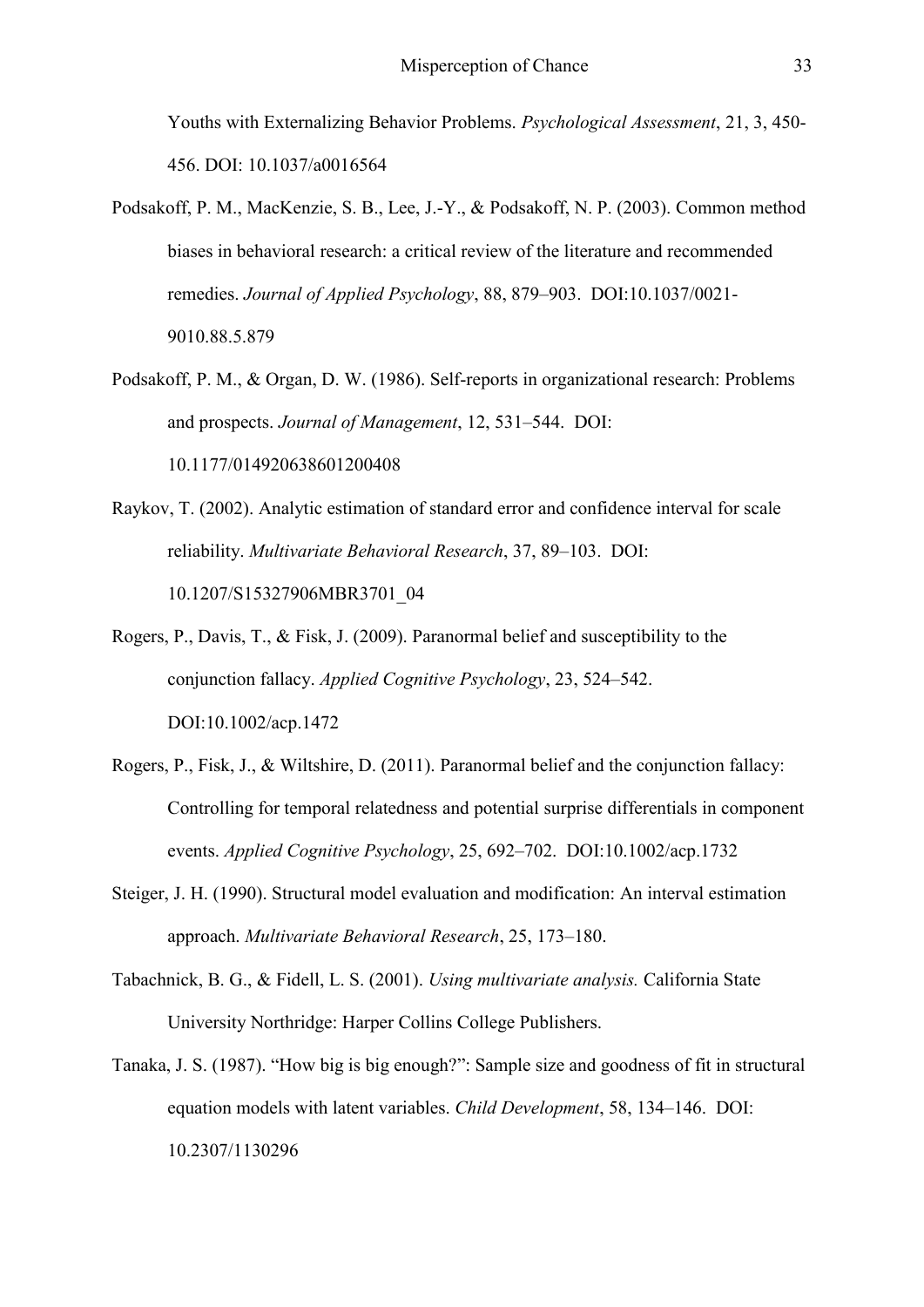- Thalbourne, M. A., & Delin, P. S. (1993). A new instrument for measuring the sheep-goat variable: Its psychometric properties and factor structure. *Journal of the Society for Psychical Research*, 59, 172–86.
- Thomas, D. (1995). The Roswell incident and project Mogul. *Skeptical Inquirer*, 19(4), 15– 18.
- Tobacyk, J. (1988). *A revised paranormal belief scale*. Unpublished manuscript, Rushton, LA: Louisiana Tech University.
- Tobacyk, J. J. (2004). A revised paranormal belief scale. *The International Journal of Transpersonal Studies*, 23, 94–99.
- Tobacyk, J., & Milford, G. (1983). Belief in paranormal phenomena: Assessment instrument development and implications for personality functioning. *Journal of Personality and Social Psychology*, 44, 1029–1037. [DOI:10.1037/0022-3514.44.5.1029](http://dx.doi.org/10.1037/0022-3514.44.5.1029)
- Tobacyk, J. J., & Wilkinson, L. V. (1991). Paranormal beliefs and preference for games of chance. *Psychological Reports*, 68, 1088–1090. DOI:10.2466/PR0.68.4.1088-1090
- Tucker, L. R., & Lewis, C. (1973). A reliability coefficient for maximum likelihood factor analysis. *Psychometrika*, 38, 1–10. [DOI: 10.1007/BF02291170](http://dx.doi.org/10.1007/BF02291170)
- Tversky, A., & Kahneman, D. (1974). Judgment under uncertainty: Heuristics and biases. *Science*, 185(4157), 1124–1131. [DOI:10.1126/science.185.4157.1124](http://dx.doi.org/10.1126/science.185.4157.1124)
- Tversky, A., & Kahneman, D. (1982). Evidential impact of base rates. In D. Kahneman, P. Slovic & A. Tversky (Eds.), *Judgement under uncertainty: Heuristics and biases* (pp. 153–160)*.* New York: Cambridge University Press. [DOI:10.1017/CBO9780511809477.011](http://dx.doi.org/10.1017/CBO9780511809477.011)
- Tversky, A., & Kahneman, D. (1983). Extensional versus intuitive reasoning: The conjunction fallacy in probability judgement. *Psychological Review*, 90, 293–315.

[DOI:10.1037/0033-295X.90.4.293](http://dx.doi.org/10.1037/0033-295X.90.4.293)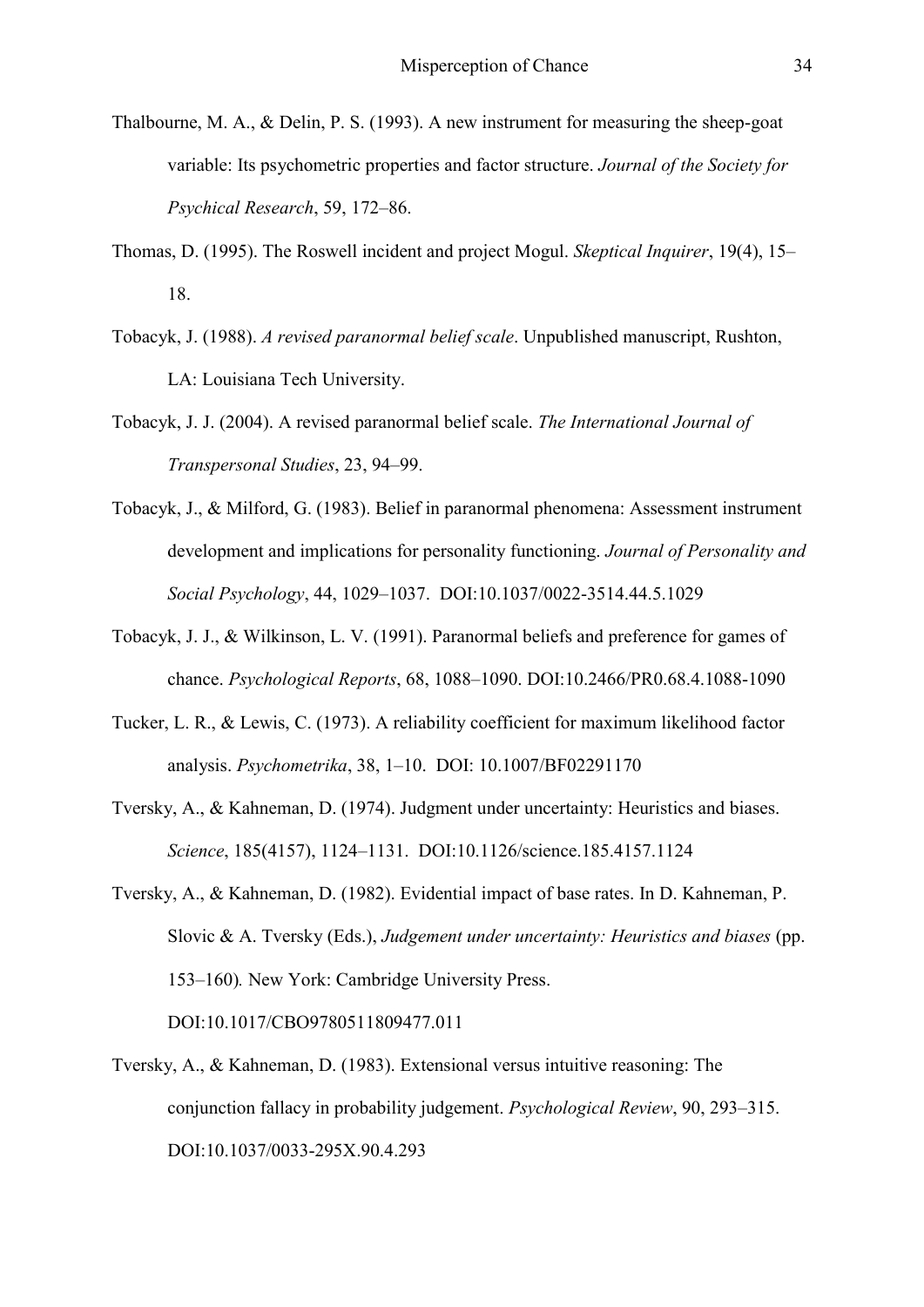- Wagenaar, W.A. (1988). *Paradoxes of Gambling Behaviour.* East Sussex, UK: Lawrence Erlbaum.
- Wilson, S. (2013). Vitalistic thinking in adults. *British Journal of Psychology*, *104*(4), 512– 524.
- Wiseman, R., & Watt, C. (2006). Belief in psychic ability and the misattribution hypothesis: A qualitative review. *British Journal of Psychology*, 97, 323–338. [DOI:](http://dx.doi.org/10.1348/000712605X72523)  [10.1348/000712605X72523](http://dx.doi.org/10.1348/000712605X72523)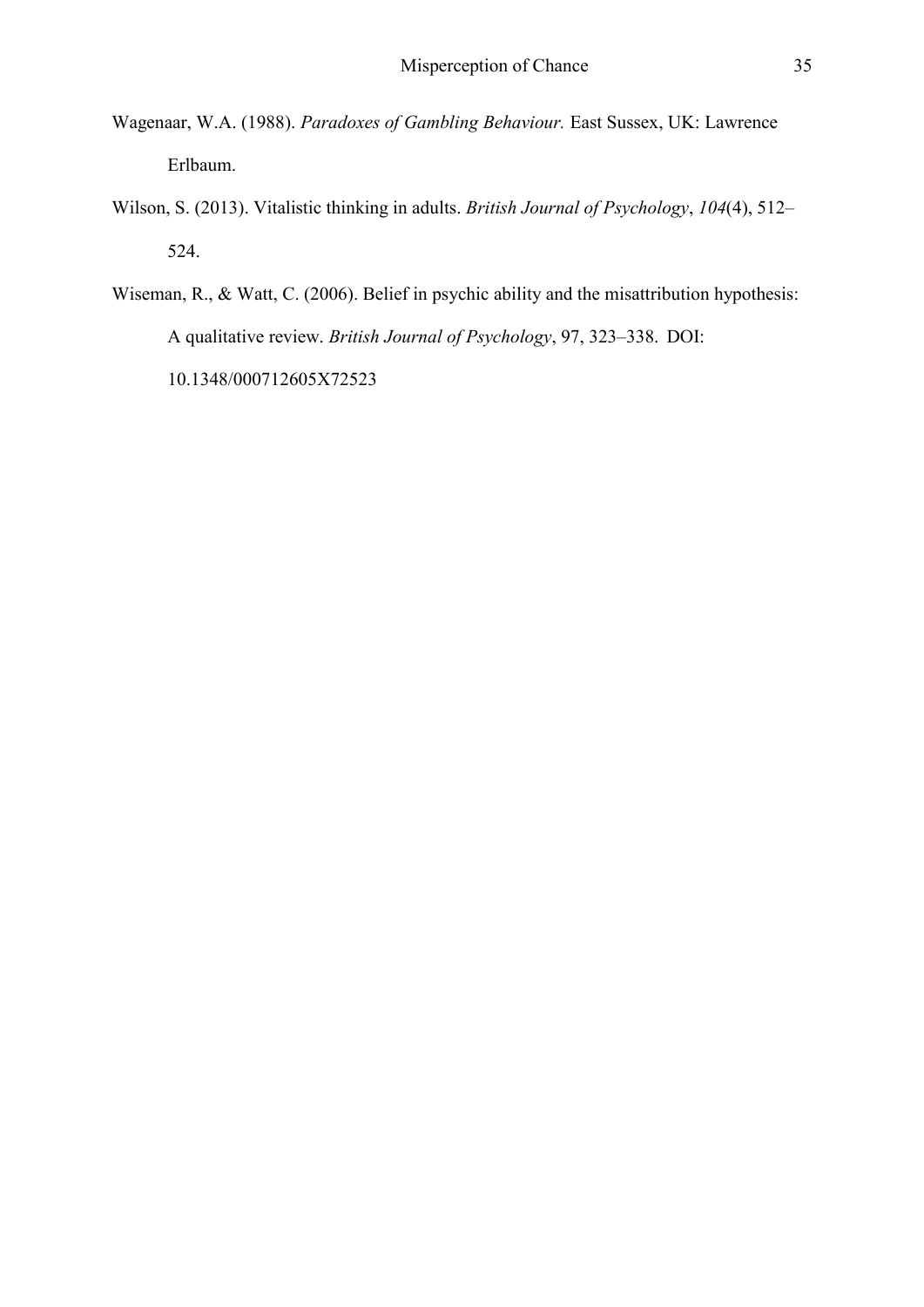# **Tables**

Table 1. Scale descriptive statistics and correlations

|            | $\alpha$ |                          |  | Mean SD Min Max 1 2                                      |  |  |
|------------|----------|--------------------------|--|----------------------------------------------------------|--|--|
| $1.$ R-PBS | -93-     | 74.09 29.15 29.00 167.00 |  |                                                          |  |  |
| 2. NAP     |          |                          |  | $.89$ 20.43 5.63 6.85 33.53 .86**                        |  |  |
| $3.$ TPB   |          |                          |  | $.82$ $.21.09$ $.5.78$ $.11.16$ $.43.24$ $.86**$ $.74**$ |  |  |

R-PBS = Revised Paranormal Belief Scale; NAP = New Age Philosophy; TPB = Traditional Paranormal Belief \*\* *p <* .01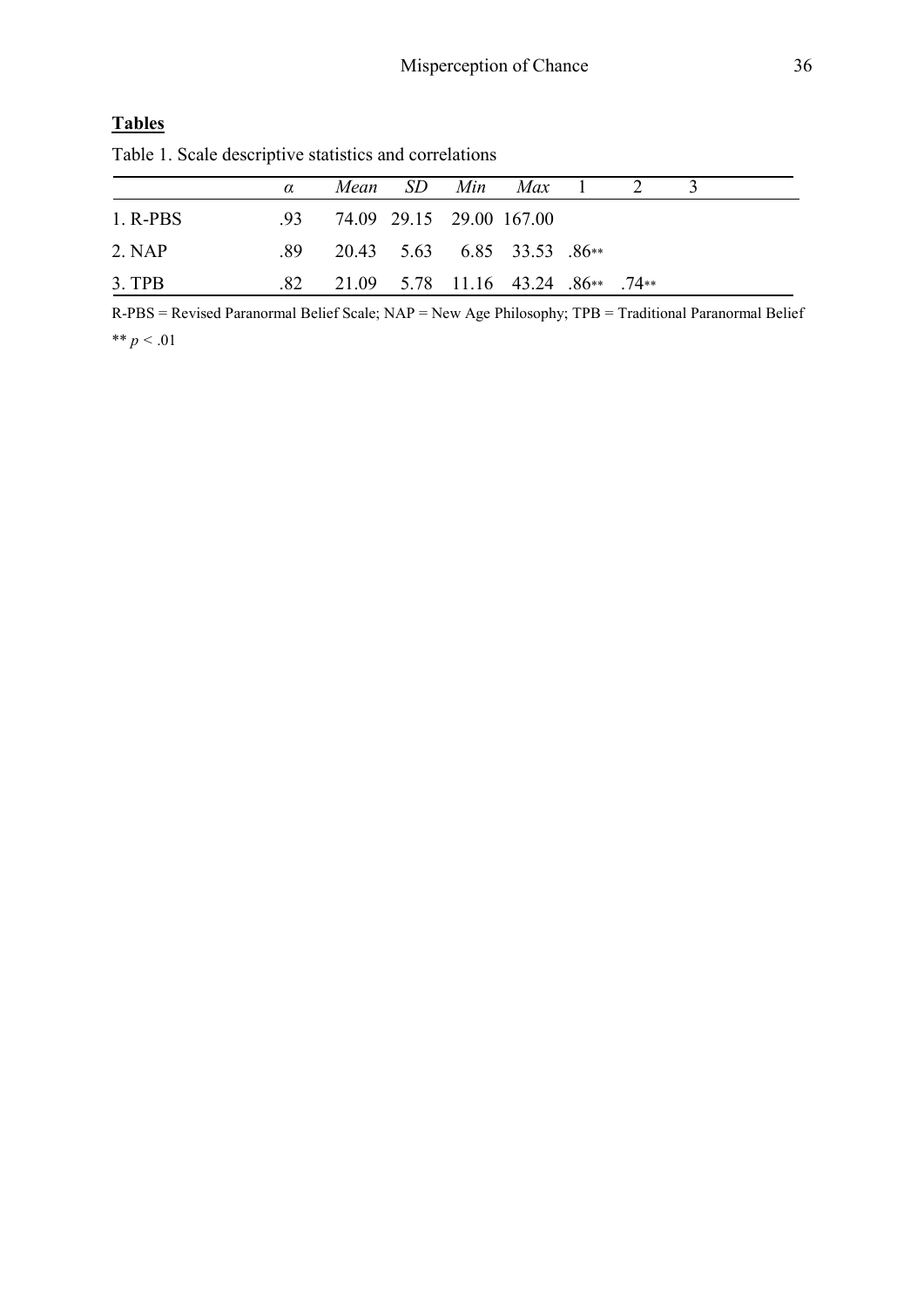|                                     | Total |       | Proportion |           |         |         |      |   |
|-------------------------------------|-------|-------|------------|-----------|---------|---------|------|---|
| Problem type                        | M     | SD    | M          | <i>SD</i> |         |         | 3    | 4 |
| Perception of Randomness            | 3.74  | 1 1 1 | 0.75       | 0.22      |         |         |      |   |
| <b>Conjunction Fallacy</b>          | 1.87  | 1.28  | 0.37       | 0.26      | $.18**$ |         |      |   |
| Paranormal Perception of Randomness | 4.44  | 1.11  | 0.89       | 0.22      | $.23**$ | $.25**$ |      |   |
| Paranormal Conjunction Fallacy      | 4.29  | 1.11  | 0.86       | 0.22      | $.40**$ | $14*$   | 54** |   |
| Overall Standard                    | 2.80  | 0.92  | 0.56       | 0.18      |         |         |      |   |
| Overall Paranormal                  | 4.36  | 0.97  | 0.87       | 0.19      |         |         |      |   |
| Problem-Solving Total               | 14.34 | 3.13  | 0.72       | 0.16      |         |         |      |   |

Table 2. Problem type accuracy descriptive statistics

\* *p* < .05; \*\* *p* < .01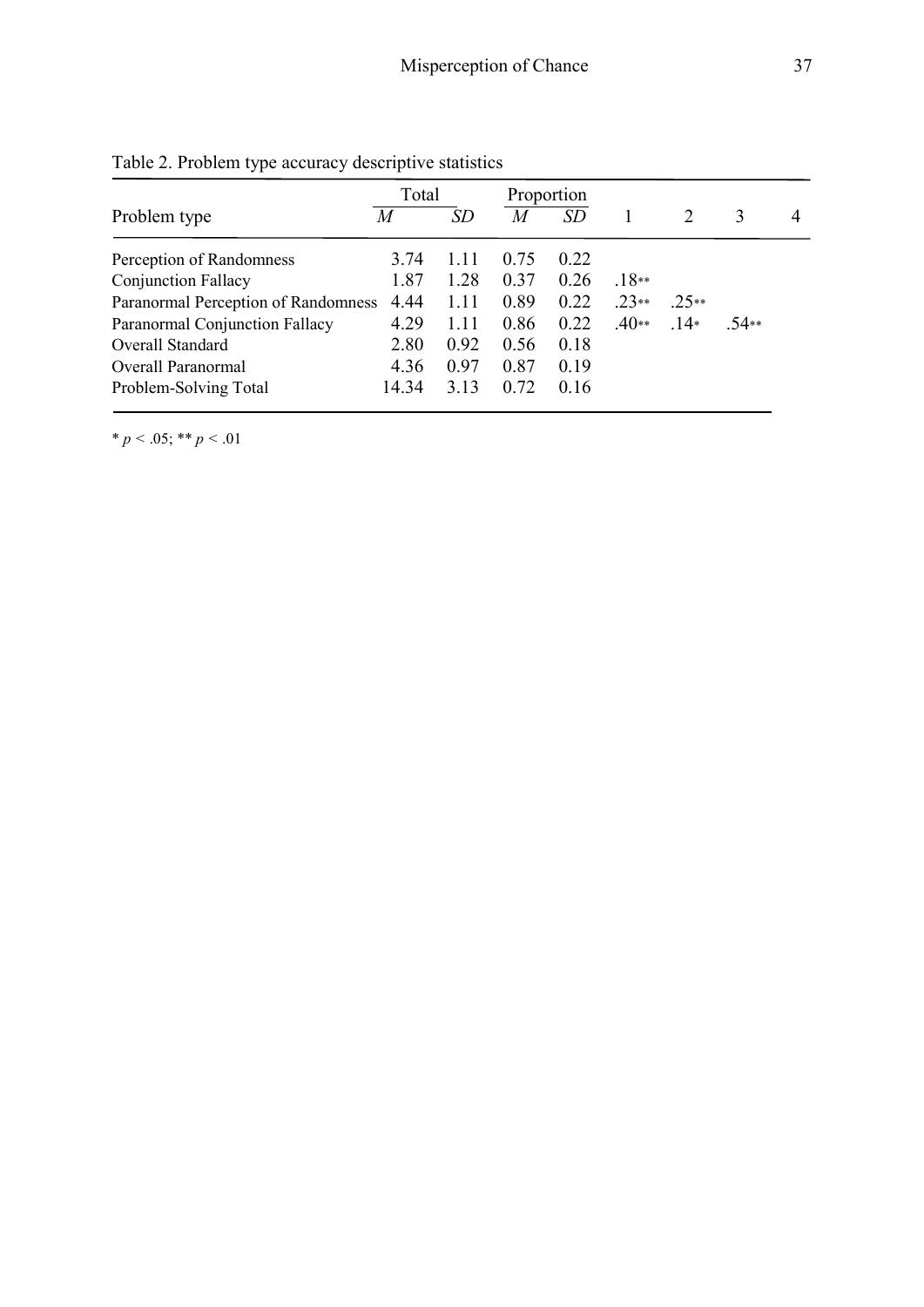| Problem type                        | R-PBS   | <b>NAP</b> | <b>TPB</b> |
|-------------------------------------|---------|------------|------------|
| Perception of Randomness            | $-25**$ | $-18**$    | $-29**$    |
| <b>Conjunction Fallacy</b>          | $-12*$  | $-.07$     | $-15*$     |
| Paranormal Perception of Randomness | $-43**$ | $-34**$    | $-36**$    |
| Paranormal Conjunction Fallacy      | $-46**$ | $-38**$    | $-39**$    |
| Overall Standard                    | $-23**$ | $-16**$    | $-28**$    |
| Overall Paranormal                  | $-51**$ | $-41**$    | $-42**$    |
| Problem-Solving Total               | $-45**$ | $-35**$    | $-43**$    |

Table 3. Correlations between belief in the paranormal and problem type accuracy

\* *p <* .05; \*\* *p <* .01. R-PBS = Revised Paranormal Belief Scale; TPB = Traditional Paranormal Beliefs; NAP = New Age Philosophy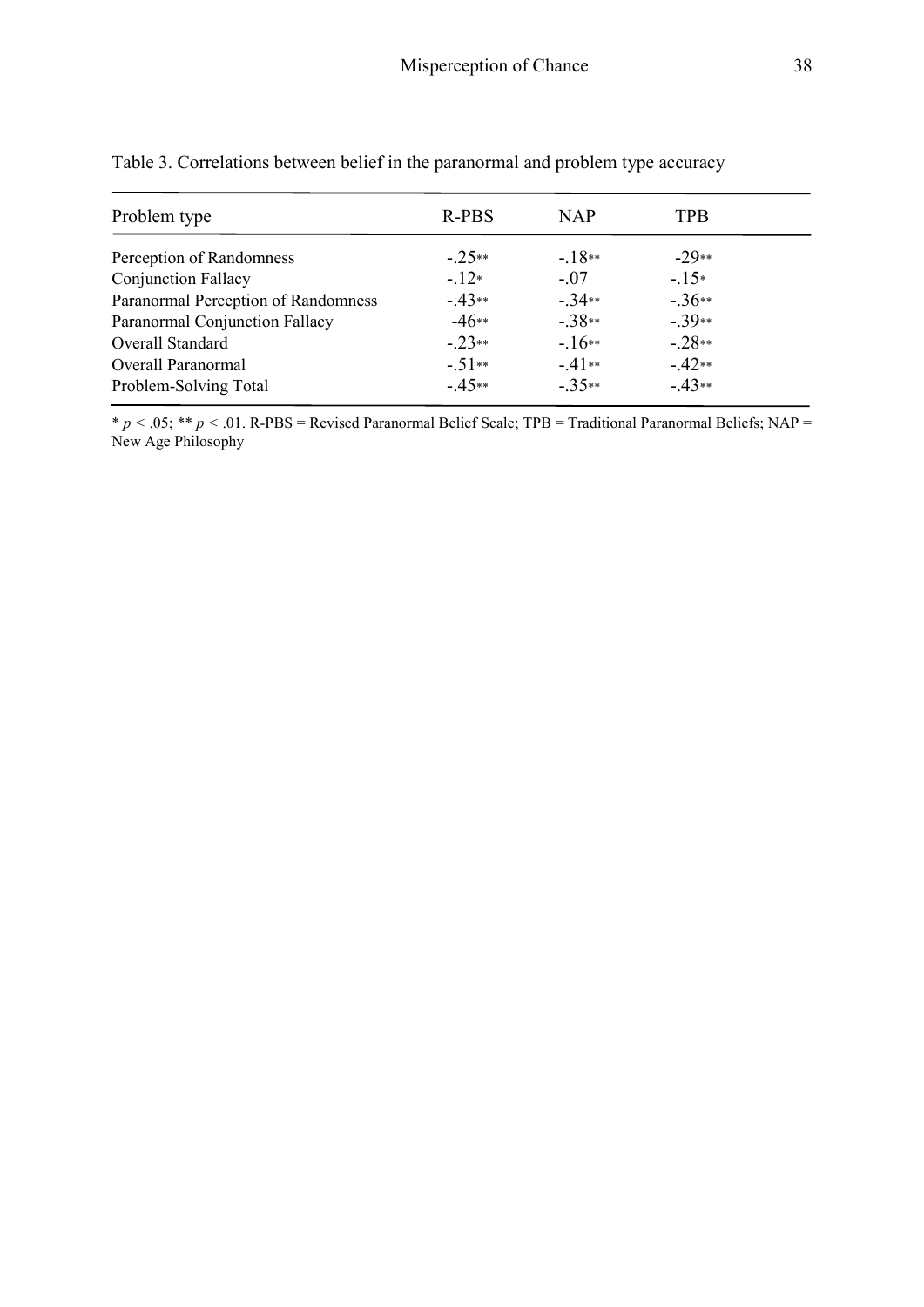Table 4. Fit indices for Models 1 and 2

| Model                          |                       |          |      | df CFI TLI SRMR RMSEA |  |
|--------------------------------|-----------------------|----------|------|-----------------------|--|
| Standard Problem Type with TPB | 93.26                 | 83 99 98 | (15) | .02                   |  |
| Standard Problem Type with NAP | 285.84*** 184 .93 .91 |          | (15) | -05                   |  |

*Note.*  $N = 223$ ; TPB = Traditional Paranormal Beliefs; NAP = New Age Philosophy;  $\chi^2$  = chi square goodness of fit statistic;  $df = degrees of freedom$ ;  $CFI = Comparative Fit Index$ ;  $TLI = Tucker Lewis Index$ ;  $SRMR =$ Standardized Square Root Mean Residual; RMSEA = Root-Mean-Square Error of Approximation; \*\*\* Indicates  $\chi^2$  are statistically significant (*p* < .001).